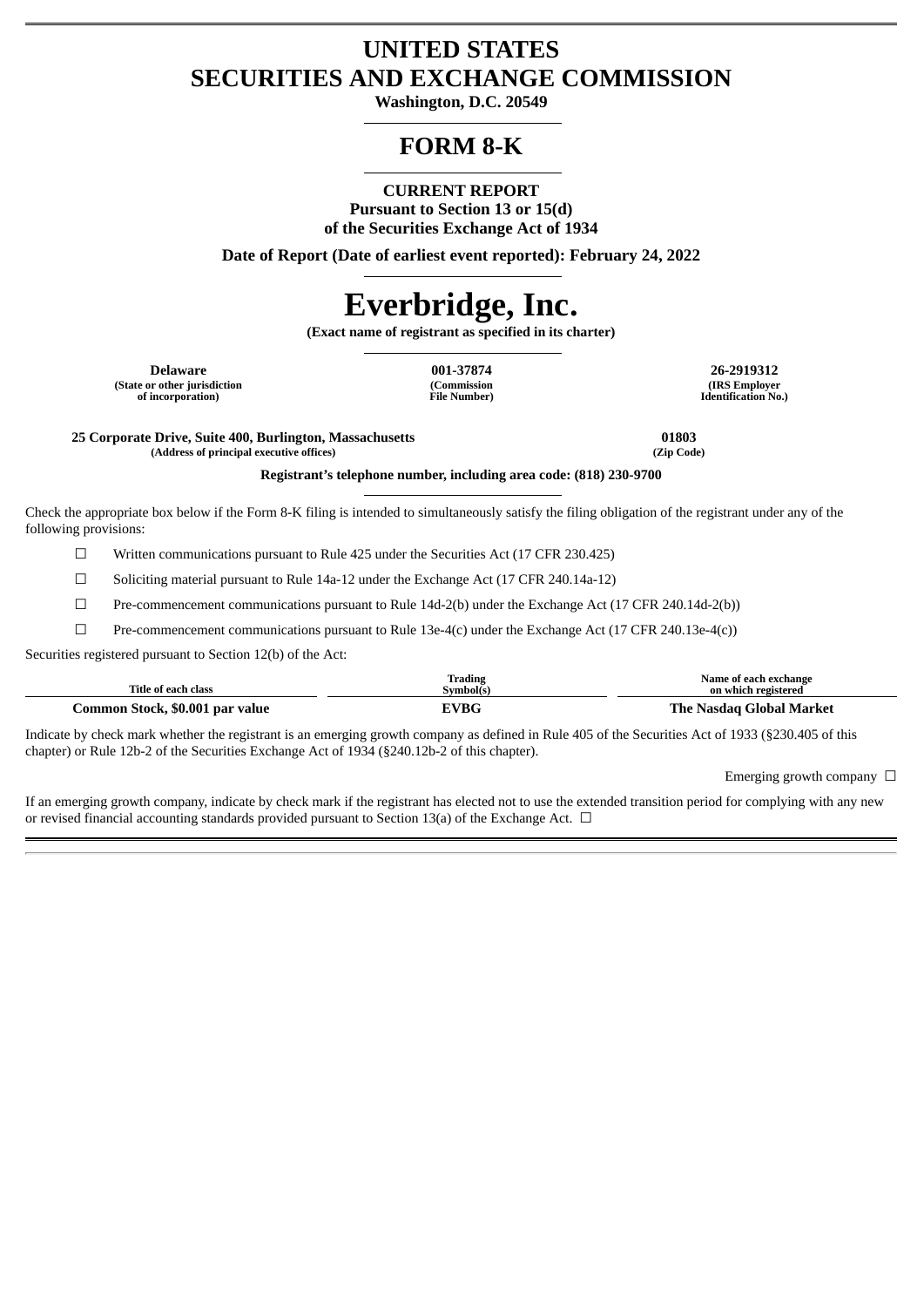#### **Item 2.02 Results of Operations and Financial Condition.**

On February 24, 2022, Everbridge, Inc. (the "Company") issued a press release announcing its financial results for the quarter and year ended December 31, 2021. The Company's press release is furnished as Exhibit 99.1 to this Current Report on Form 8-K.

The information included in Item 2.02 of this Current Report on Form 8-K and Exhibit 99.1 attached hereto is being furnished and shall not be deemed "filed" for purposes of Section 18 of the Securities Exchange Act of 1934, as amended (the "Exchange Act") or otherwise subject to the liabilities of that section, nor shall it be deemed incorporated by reference in any filing under the Securities Act of 1933, as amended, or the Exchange Act, regardless of any general incorporation language in such filing.

#### **Item 7.01 Regulation FD Disclosure.**

On February 24, 2022, the Company issued a press release announcing its financial results for the quarter and year ended December 31, 2021.

The information included in Item 7.01 of this Current Report on Form 8-K and Exhibit 99.1 attached hereto is being furnished and shall not be deemed "filed" for purposes of Section 18 of the Exchange Act or otherwise subject to the liabilities of that section, nor shall it be deemed incorporated by reference in any filing under the Securities Act of 1933, as amended, or the Exchange Act, regardless of any general incorporation language in such filing.

#### **Item 9.01 Financial Statements and Exhibits.**

(d) Exhibits

| Exhibit<br>No. | Description                                                                  |
|----------------|------------------------------------------------------------------------------|
| 99.1           | Press release dated February 24, 2022                                        |
| 104            | Cover Page Interactive Data File (embedded within the Inline XBRL document). |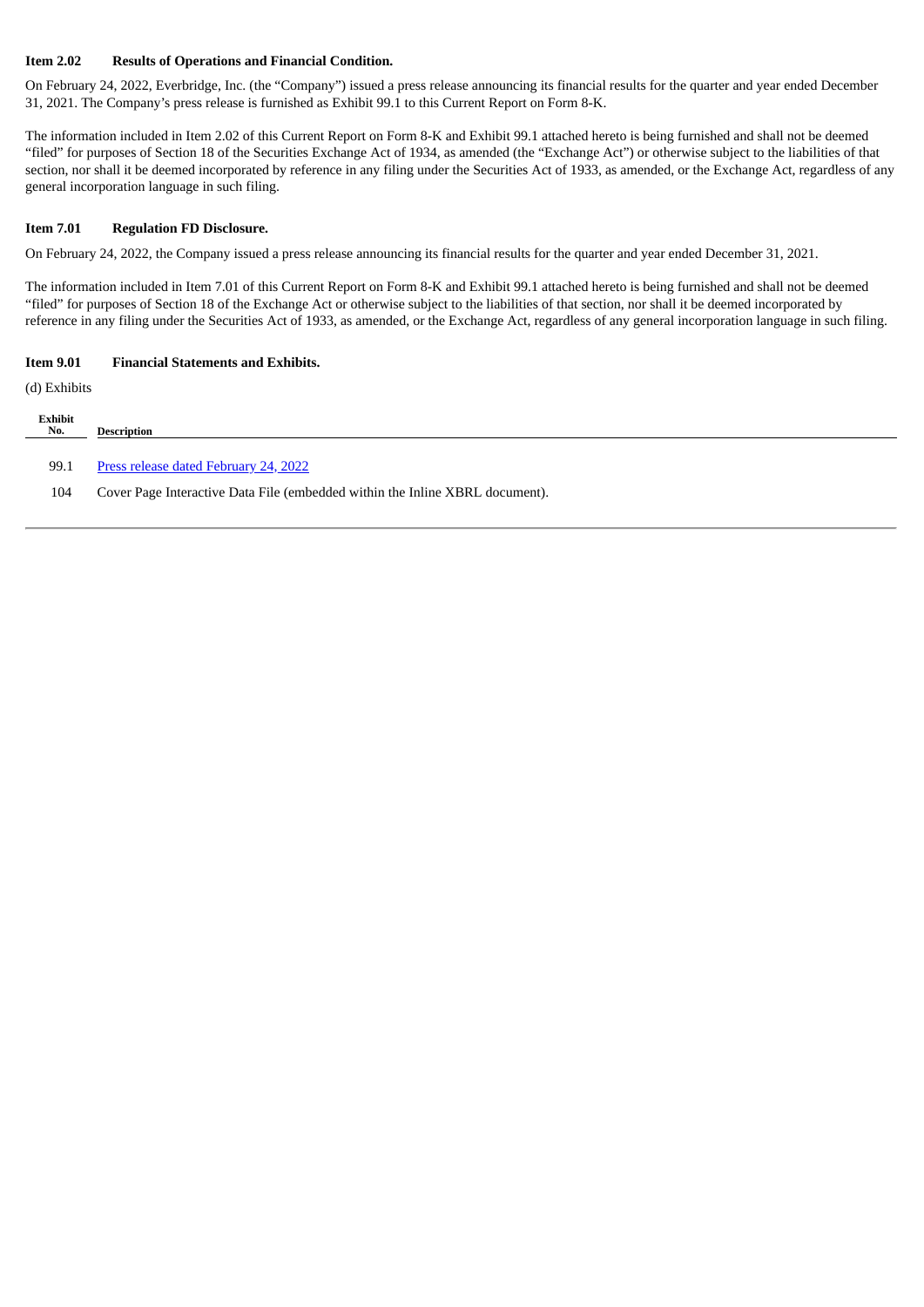#### **SIGNATURES**

Pursuant to the requirements of the Securities Exchange Act of 1934, the Registrant has duly caused this report to be signed on its behalf by the undersigned hereunto duly authorized.

# **Everbridge, Inc.**

Elliot J. Mark *Senior Vice President, General Counsel and Secretary*

Dated: February 24, 2022 By: /s/ Elliot J. Mark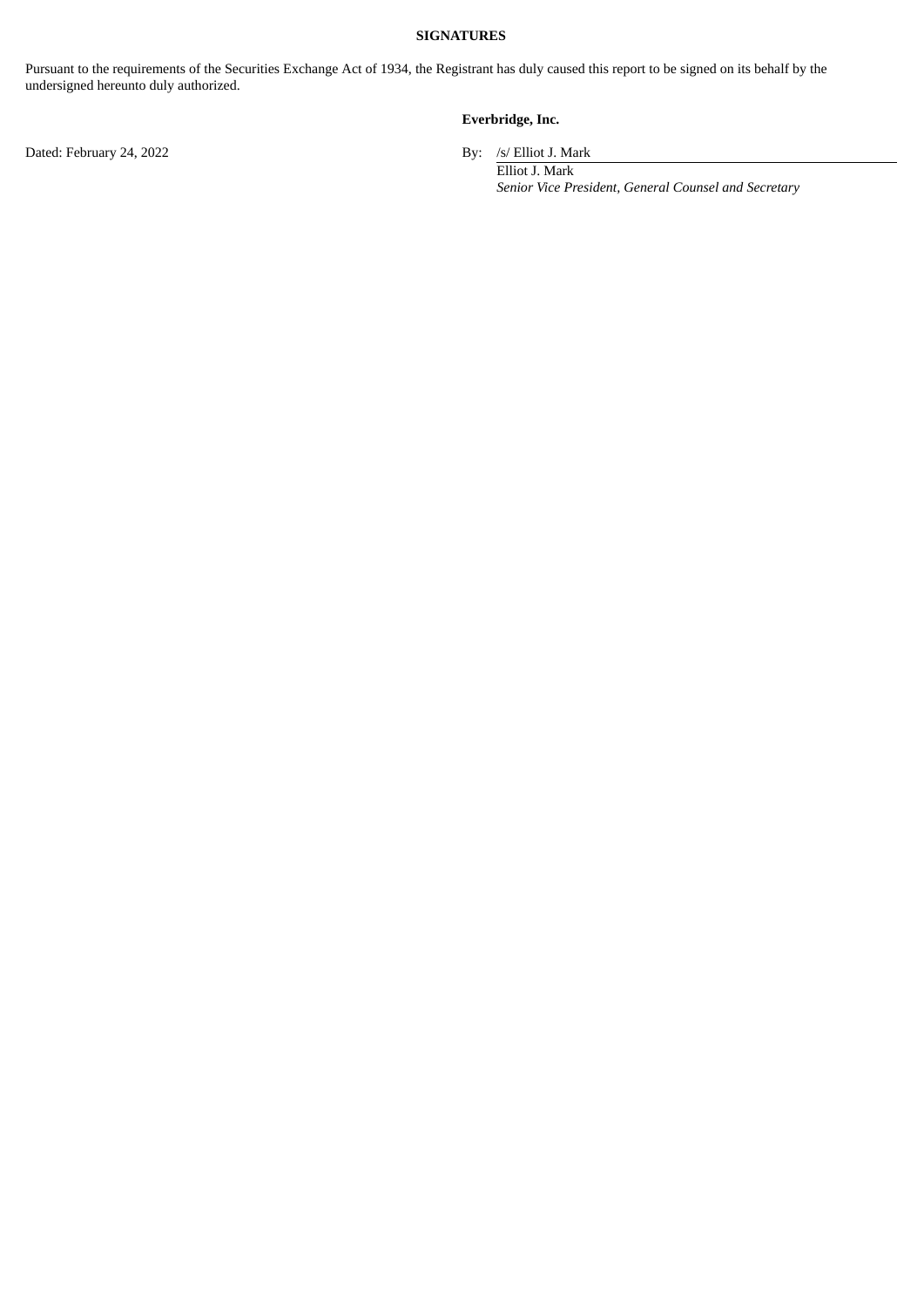# **Everbridge Announces Fourth Quarter and Full Year 2021 Financial Results**

<span id="page-3-0"></span>Continued Penetration of Critical Event Management Opportunity Enables Full Year 2021 Revenue Increase of 36% Year-over-Year

**Burlington, Mass – February 24, 2022** – Everbridge, Inc. (NASDAQ: EVBG), the global leader in critical event management (CEM) and national Public Warning solutions, today announced its financial results for the fourth quarter and full year ended December 31, 2021.

"We exceeded our fourth quarter and full year 2021 guidance, driven by the continued success of our strategic CEM and Population Warning solutions," said Vernon Irvin, co-Chief Executive Officer and Chief Revenue Officer of Everbridge. "We are taking decisive actions to streamline, integrate and reduce complexity in our key offerings, which we expect to drive sustainable growth in the years ahead."

Patrick Brickley, co-Chief Executive Officer and Chief Financial Officer of Everbridge, added, "In addition to enabling us to drive attractive, sustainable growth, by focusing our efforts on our greatest assets – our CEM and Public Warning platforms – we believe we can achieve meaningful increases in profitability and cash flow in 2022 and beyond."

#### **Fourth Quarter 2021 Financial Highlights**

- Total revenue was \$102.8 million, an increase of 36% compared to \$75.6 million for the fourth quarter of 2020.
- GAAP operating loss was \$(11.5) million, compared to a GAAP operating loss of \$(18.3) million for the fourth quarter of 2020.
- Non-GAAP operating loss was \$(1.4) million, compared to non-GAAP operating income of \$1.3 million for the fourth quarter of 2020.
- GAAP net loss was \$(10.5) million, compared to \$(24.6) million for the fourth quarter of 2020. GAAP net loss per share was \$(0.27), based on 39.0 million basic and diluted weighted average common shares outstanding, compared to \$(0.70) for the fourth quarter of 2020, based on 35.1 million basic and diluted weighted average common shares outstanding.
- Non-GAAP net loss was \$(2.1) million, compared to non-GAAP net income of \$0.6 million in the fourth quarter of 2020. Non-GAAP diluted net loss per share was \$(0.05), based on 39.0 million diluted weighted average common shares outstanding, compared to non-GAAP net income per share of \$0.02 for the fourth quarter of 2020, based on 36.1 million diluted weighted average common shares outstanding.
- Adjusted EBITDA was \$0.6 million, compared to \$4.1 million in the fourth quarter of 2020.
- Cash flow from operations was an inflow of \$10.2 million, compared to an inflow of \$19.4 million for the fourth quarter of 2020.
- Free cash flow was an inflow of \$3.5 million compared to an inflow of \$15.9 million for the fourth quarter of 2020.

#### **Full Year 2021 Financial Highlights**

- Total revenue was \$368.4 million, an increase of 36% compared to \$271.1 million for 2020.
- GAAP operating loss was \$(76.2) million, compared to a GAAP operating loss of \$(72.2) million for 2020.
- Non-GAAP operating income was \$1.3 million, compared to non-GAAP operating loss of \$(1.7) million for 2020.
- GAAP net loss was \$(94.8) million, compared to \$(93.4) million for 2020. GAAP net loss per share was \$(2.50), based on 38.0 million basic and diluted weighted average common shares outstanding, compared to \$(2.70) for 2020, based on 34.6 million basic and diluted weighted average common shares outstanding.
- Non-GAAP net income was \$9.5 million, compared to non-GAAP net loss of \$(0.9) million in 2020. Non-GAAP diluted net income per share was \$0.21, based on 45.0 million diluted weighted average common shares outstanding, compared to non-GAAP net loss per share of \$(0.03) for 2020, based on 34.6 million diluted weighted average common shares outstanding.
- Adjusted EBITDA was \$11.2 million, compared to \$8.0 million in 2020.
- Cash flow from operations was an inflow of \$22.2 million compared to an inflow of \$15.8 million for 2020.
- Free cash flow was \$2.4 million compared to \$2.9 million for 2020.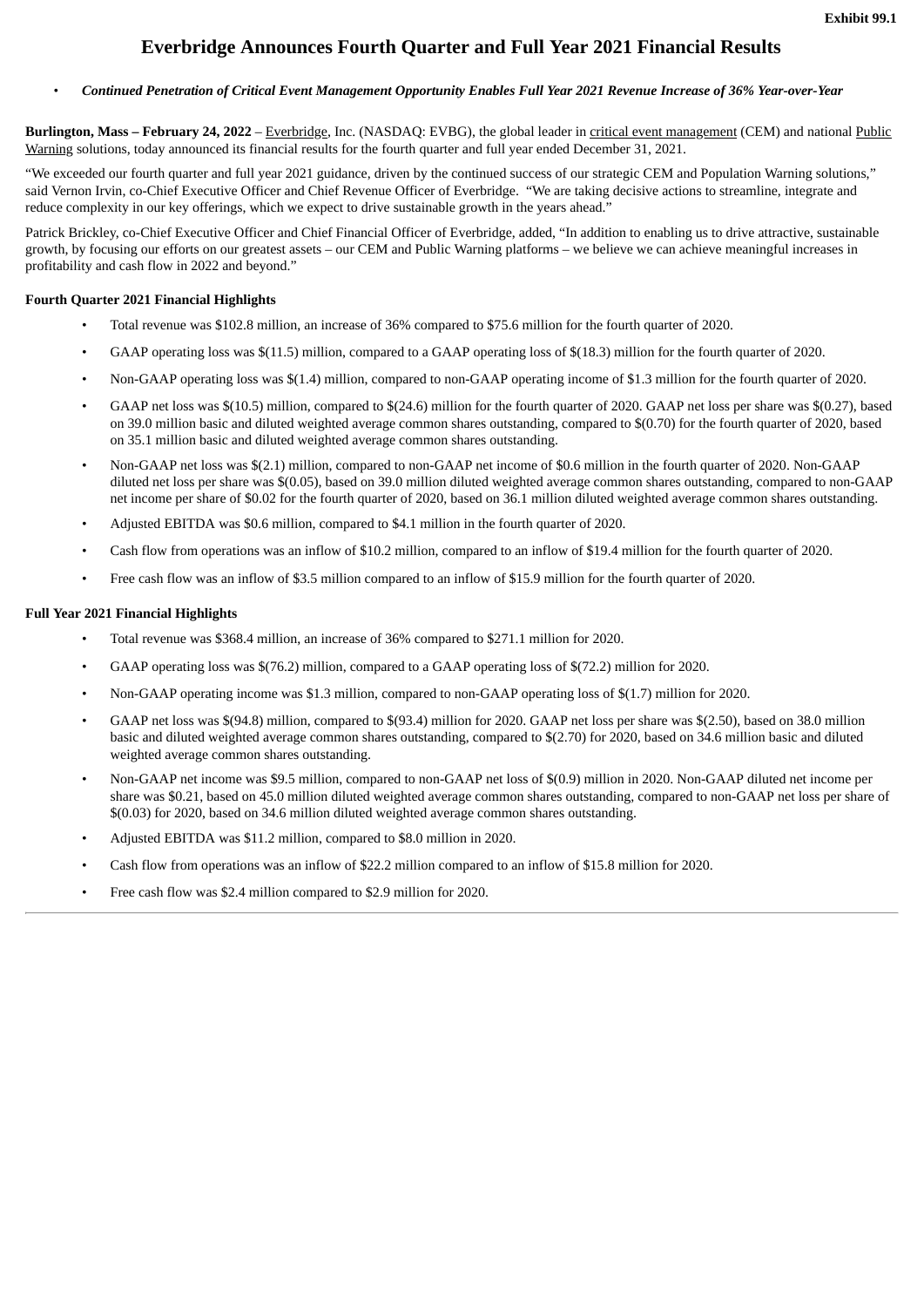- Cash, cash equivalents, and restricted cash as of December 31, 2021 totaled \$492.8 million, compared to \$475.6 million as of December 31, 2020.
- Total deferred revenue increased 40% to \$237.8 million as of December 31, 2021 from \$170.1 million as of December 31, 2020.

#### **Recent Business Highlights**

- Ended the fourth quarter with 6,135 global customers, up from 5,613 at the end of the fourth quarter of 2020.
- In 2021, Everbridge customers used its software-as-a-service (SaaS) platform to send 6.9 billion interactions, an increase of 37% compared to 5.1 billion interactions in 2020.
- Announced first-of-its-kind collaborations with leading insurance brokerage firms Brown & Brown and Howden to combine public safety technology with property and casualty insurance and parametric insurance offerings, respectively.
- Acquired Anvil for a purchase price of \$161.4 million in cash and stock. The combination of the two companies' technologies and teams creates a next-generation Travel Risk Management (TRM) solution with medical and security assistance and a 24/7 response center, for business, healthcare and government organizations to meet or exceed the International Organization for Standardization ISO 31030 guidance.
- Named Patrick Brickley and Vernon Irvin as interim co-CEOs and added David Henshall, former CEO of Citrix, as Vice Chairman of the Board of Directors.
- Appointed veteran sales and customer relationship executive, Stefica Divkovic, as Senior Vice President of EMEA, leading the company's enterprise resilience and countrywide population alerting businesses across the region.

#### **Financial Outlook**

Based on information available as of today, Everbridge is issuing guidance for the first quarter and full year 2022 as indicated below.

|                                      | <b>First Quarter 2022</b> |                |        | <b>Full Year 2022</b> |                |         |  |  |  |  |
|--------------------------------------|---------------------------|----------------|--------|-----------------------|----------------|---------|--|--|--|--|
| Revenue                              | 98.8                      | to \$          | 99.0   | S                     | 426.0<br>to \$ | 432.0   |  |  |  |  |
| Revenue growth                       | 20%                       |                | 20%    |                       | 15%            | 17%     |  |  |  |  |
| GAAP net loss                        | \$<br>(45.4)              | \$             | (45.0) |                       | \$<br>(141.0)  | (139.0) |  |  |  |  |
| GAAP net loss per share              | \$<br>(1.15)              | \$             | (1.14) |                       | \$<br>(3.55)   | (3.50)  |  |  |  |  |
| Non-GAAP net income (loss)           | (7.1)                     | $\mathfrak{s}$ | (6.7)  |                       | 10.2<br>\$     | 12.2    |  |  |  |  |
| Non-GAAP net income (loss) per share | (0.18)                    | \$             | (0.17) |                       | \$<br>0.22     | 0.26    |  |  |  |  |
| <b>Adjusted EBITDA</b>               | (1.9)                     |                | (1.5)  |                       | 33.0           | 35.0    |  |  |  |  |

(All figures in millions, except per share data)

#### **Conference Call Information**

| What:                    | Everbridge Fourth Quarter and Full Year 2021 Financial Results Conference Call |
|--------------------------|--------------------------------------------------------------------------------|
| When:                    | Thursday, February 24, 2022                                                    |
| Time:                    | $4:30$ p.m. $ET$                                                               |
| Live Call:               | (833) 685-0904, domestic                                                       |
|                          | (412) 317-5740, international                                                  |
| Replay:                  | (877) 344-7529, passcode 4107905, domestic                                     |
|                          | (412) 317-0088, passcode 4107905, international                                |
| Webcast (live & replay): | https://edge.media-server.com/mmc/p/xoprwq2c                                   |

### **About Everbridge, Inc.**

Everbridge, Inc. (NASDAQ: EVBG) is a global software company that provides enterprise software applications that automate and accelerate organizations' operational response to critical events in order to Keep People Safe and Businesses Running™. During public safety threats such as active shooter situations, terrorist attacks or severe weather conditions, as well as critical business events including IT outages, cyber-attacks or other incidents such as product recalls or supply-chain interruptions, over 6,000 global customers rely on the company's Critical Event Management Platform to quickly and reliably aggregate and assess threat data, locate people at risk and responders able to assist, automate the execution of pre-defined communications processes through the secure delivery to over 100 different communication devices, and track progress on executing response plans. Everbridge serves 8 of the 10 largest U.S. cities, 9 of the 10 largest U.S.-based investment banks, 47 of the 50 busiest North American airports, 9 of the 10 largest global consulting firms, 8 of the 10 largest global automakers, 9 of the 10 largest U.S.-based health care providers, and 7 of the 10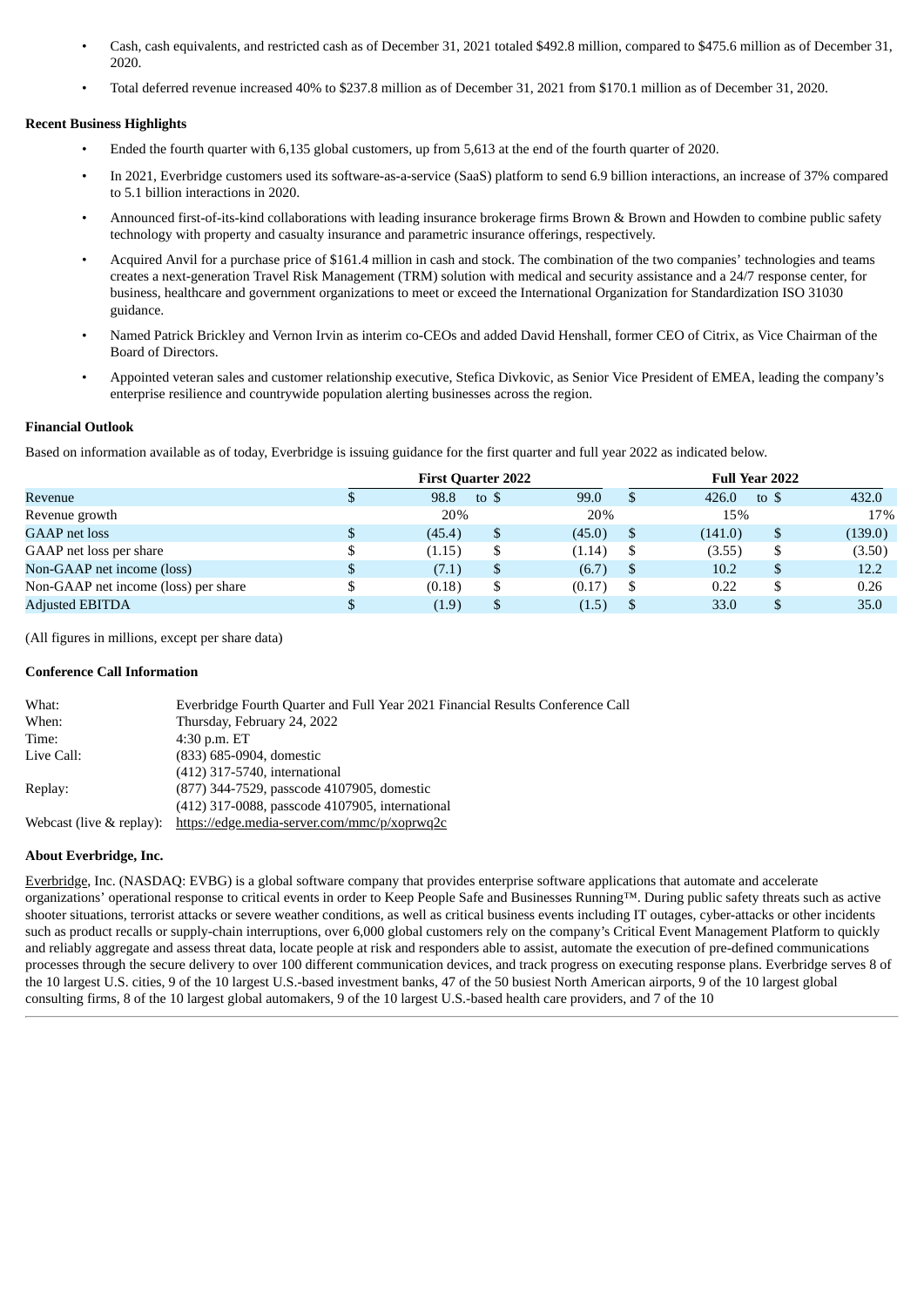largest technology companies in the world. Everbridge is based in Boston with additional offices in 25 cities around the globe. For more information, visit www.everbridge.com, read the company blog, and follow on Twitter and Facebook.

#### **Non-GAAP Financial Measures**

This press release contains the following non-GAAP financial measures: non-GAAP cost of revenue, non-GAAP gross profit, non-GAAP gross margin, non-GAAP sales and marketing, non-GAAP research and development, non-GAAP general and administrative, non-GAAP operating expenses, non-GAAP operating income/(loss), non-GAAP net income/(loss), non-GAAP net income/(loss) per share, adjusted EBITDA, and free cash flow.

Non-GAAP operating income/(loss) excludes stock-based compensation, change in fair value of contingent consideration and amortization of acquired intangible assets. Non-GAAP net income/(loss) excludes stock-based compensation, change in fair value of contingent consideration, amortization of acquired intangible assets, accretion of interest on convertible senior notes and gain/(loss) on extinguishment of debt and capped call modification. Adjusted EBITDA represents net income/(loss) before interest income and interest expense, income tax expense and benefit, depreciation and amortization expense, gain/(loss) on extinguishment of debt and capped call modification, change in fair value of contingent consideration and stock-based compensation expense. Free cash flow is cash flow from operations, less cash used for capital expenditures and additions to capitalized software development costs.

We believe that these non-GAAP measures of financial results provide useful information to management and investors regarding certain financial and business trends relating to Everbridge's financial condition and results of operations. We use these non-GAAP measures for financial, operational and budgetary decision-making purposes, to understand and evaluate our core operating performance and trends, and to generate future operating plans. We believe that these non-GAAP financial measures provide useful information regarding past financial performance and future prospects, and permit us to more thoroughly analyze key financial metrics used to make operational decisions. We believe that the use of these non-GAAP financial measures provides an additional tool for investors to use in evaluating ongoing operating results and trends and in comparing our financial measures with other software companies, many of which present similar non-GAAP financial measures to investors.

We do not consider these non-GAAP measures in isolation or as an alternative to financial measures determined in accordance with GAAP. The principal limitation of these non-GAAP financial measures is that they exclude significant expenses and income that are required by GAAP to be recorded in the Company's financial statements. In addition, they are subject to inherent limitations as they reflect the exercise of judgment by management about which expenses and income are excluded or included in determining these non-GAAP financial measures. In order to compensate for these limitations, management presents non-GAAP financial measures in connection with GAAP results. We urge investors to review the reconciliation of our non-GAAP financial measures to the comparable GAAP financial measures, which are included in this press release, and not to rely on any single financial measure to evaluate our business.

#### **Cautionary Language Concerning Forward-Looking Statements**

This press release contains "forward-looking statements" within the meaning of the "safe harbor" provisions of the Private Securities Litigation Reform Act of 1995, including but not limited to, statements regarding the anticipated opportunity and trends for growth in our critical communications and enterprise safety applications and our overall business, our market opportunity, our expectations regarding sales of our products, our goal to maintain market leadership and extend the markets in which we compete for customers, and our expected financial results for the first quarter of 2022 and the full fiscal year 2022. These forward-looking statements are made as of the date of this press release and were based on current expectations, estimates, forecasts and projections as well as the beliefs and assumptions of management. Words such as "expect," "anticipate," "should," "believe," "target," "project," "goals," "estimate," "potential," "predict," "may," "will," "could," "intend," variations of these terms or the negative of these terms and similar expressions are intended to identify these forward-looking statements. Forward-looking statements are subject to a number of risks and uncertainties, many of which involve factors or circumstances that are beyond our control. Our actual results could differ materially from those stated or implied in forward-looking statements due to a number of factors, including but not limited to: the ability of our products and services to perform as intended and meet our customers' expectations; our ability to attract new customers and retain and increase sales to existing customers; our ability to increase sales of our Mass Notification application and/or ability to increase sales of our other applications; our ability to successfully integrate businesses and assets that we have acquired or may acquire in the future; the impact of the global COVID-19 pandemic on our operations and those of our customers and suppliers; developments in the market for targeted and contextually relevant critical communications or the associated regulatory environment; our estimates of market opportunity and forecasts of market growth may prove to be inaccurate; we have not been profitable on a consistent basis historically and may not achieve or maintain profitability in the future; the lengthy and unpredictable sales cycles for new customers; nature of our business exposes us to inherent liability risks; our ability to attract, integrate and retain qualified personnel; our ability to maintain successful relationships with our channel partners and technology partners; our ability to manage our growth effectively; our ability to respond to competitive pressures; potential liability related to privacy and security of personally identifiable information; our ability to protect our intellectual property rights, and the other risks detailed in our risk factors discussed in filings with the U.S. Securities and Exchange Commission ("SEC"), including but not limited to our Annual Report on Form 10-K for the year ended December 31, 2020 filed with the SEC on February 26, 2021. The forward-looking statements included in this press release represent our views as of the date of this press release. We undertake no intention or obligation to update or revise any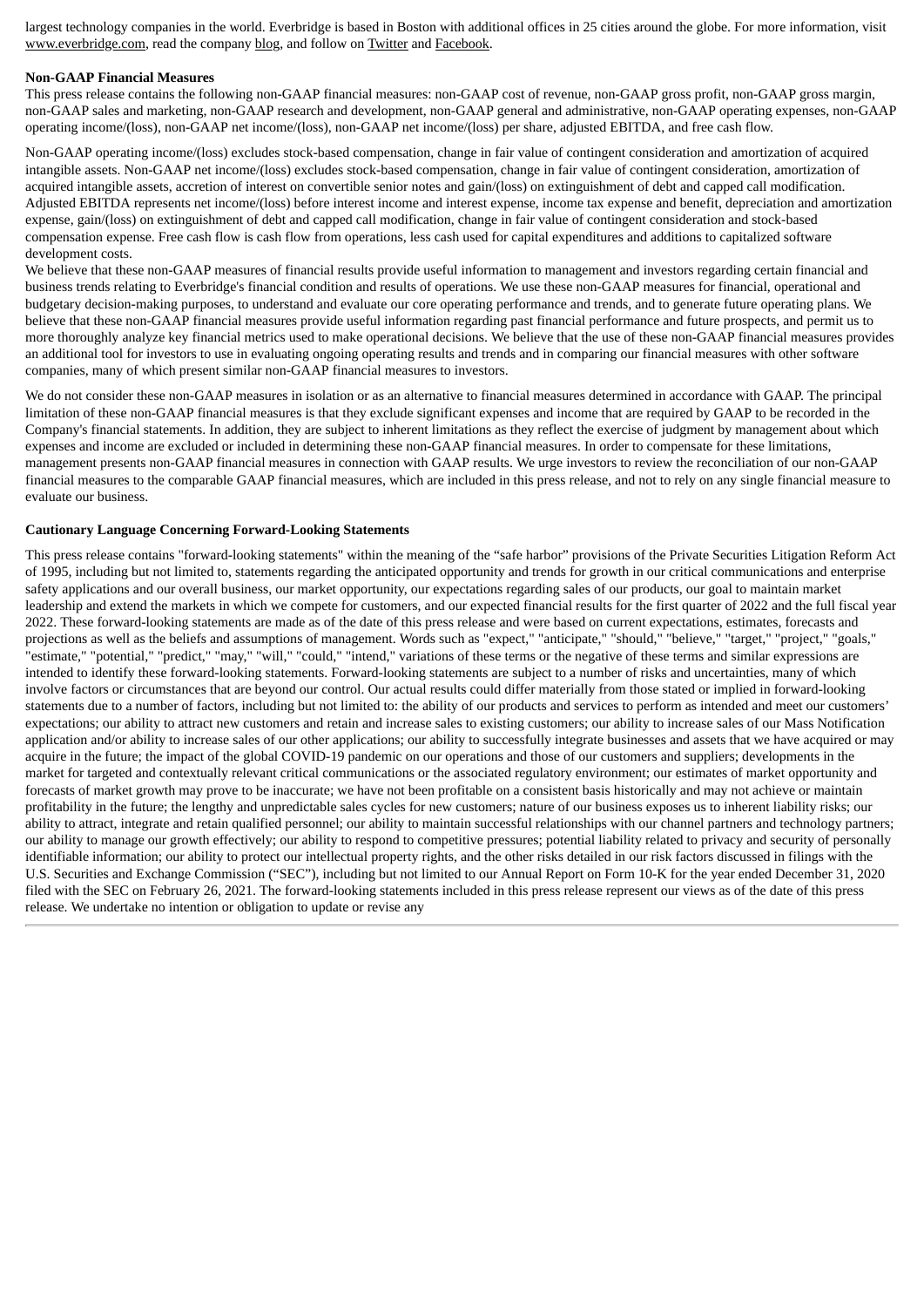forward-looking statements, whether as a result of new information, future events or otherwise. These forward-looking statements should not be relied upon as representing our views as of any date subsequent to the date of this press release.

All Everbridge products are trademarks of Everbridge, Inc. in the USA and other countries. All other product or company names mentioned are the *property of their respective owners.*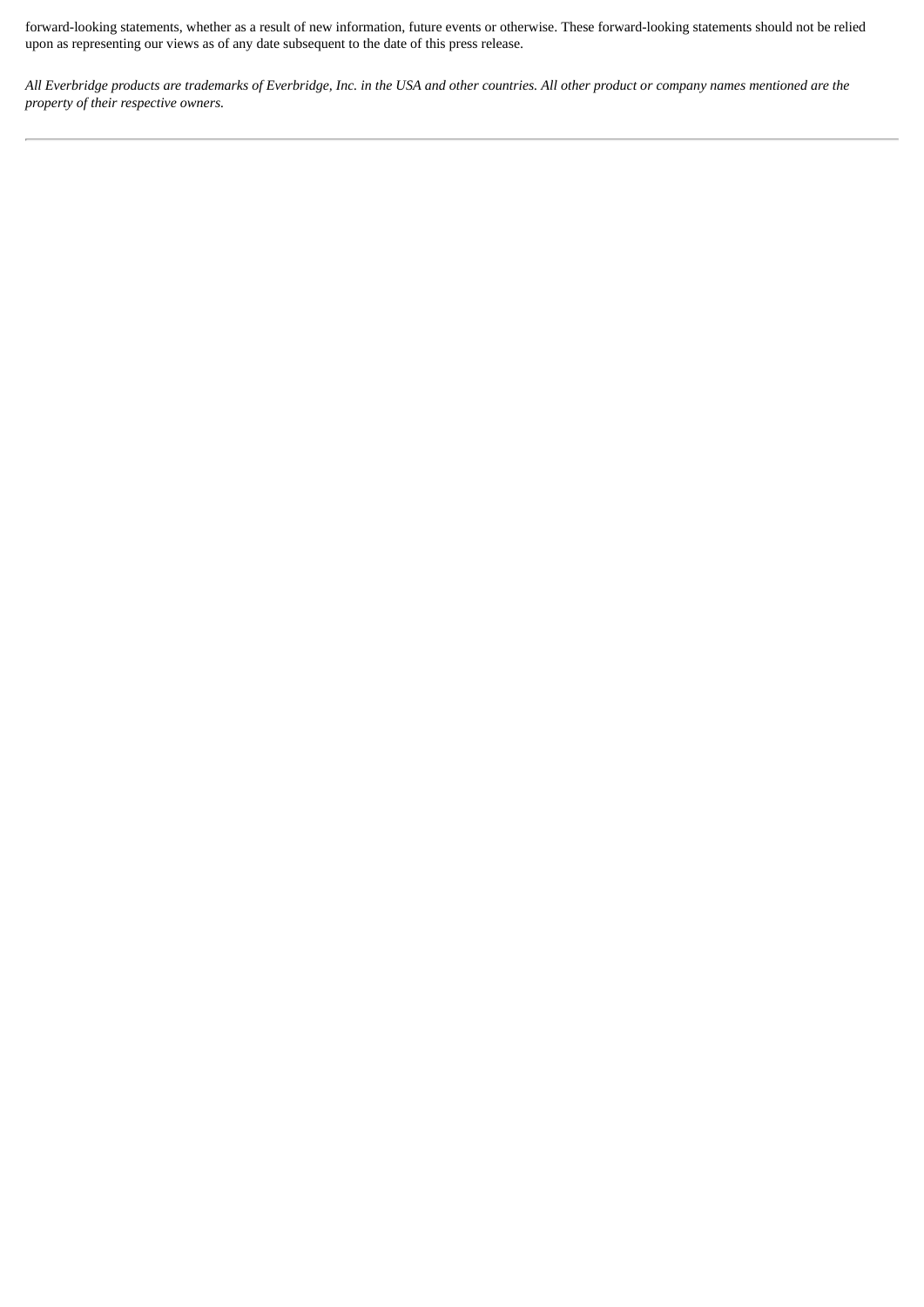#### **Consolidated Balance Sheets**

(in thousands)

| (unaudited) |  |
|-------------|--|
|-------------|--|

|                                                  | December 31,    |                                      |  |  |  |
|--------------------------------------------------|-----------------|--------------------------------------|--|--|--|
|                                                  | 2021            | 2020                                 |  |  |  |
| Current assets:                                  |                 |                                      |  |  |  |
| Cash and cash equivalents                        | \$<br>488,035   | \$<br>467,171                        |  |  |  |
| Restricted cash                                  | 3,880           | 4,667                                |  |  |  |
| Accounts receivable, net                         | 120,995         | 94,376                               |  |  |  |
| Prepaid expenses                                 | 13,740          | 11,774                               |  |  |  |
| Deferred costs and other current assets          | 28,469          | 20,464                               |  |  |  |
| Total current assets                             | 655,119         | 598,452                              |  |  |  |
| Property and equipment, net                      | 12,185          | 7,774                                |  |  |  |
| Capitalized software development costs, net      | 22,720          | 16,329                               |  |  |  |
| Goodwill                                         | 531,163         | 187,411                              |  |  |  |
| Intangible assets, net                           | 219,319         | 113,762                              |  |  |  |
| Restricted cash                                  | 843             | 3,792                                |  |  |  |
| Prepaid expenses                                 | 1,916           | 1,943                                |  |  |  |
| Deferred costs and other assets                  | 35,750          | 31,481                               |  |  |  |
| Total assets                                     | \$<br>1,479,015 | $\boldsymbol{\mathsf{S}}$<br>960,944 |  |  |  |
| Current liabilities:                             |                 |                                      |  |  |  |
| Accounts payable                                 | \$<br>16,002    | \$<br>9,698                          |  |  |  |
| Accrued payroll and employee related liabilities | 36,725          | 27,674                               |  |  |  |
| Accrued expenses                                 | 13,884          | 7,246                                |  |  |  |
| Deferred revenue                                 | 223,579         | 165,389                              |  |  |  |
| Convertible senior notes                         |                 | 8                                    |  |  |  |
| Contingent consideration liabilities             |                 | 59<br>10,619                         |  |  |  |
| Other current liabilities                        | 14,073          | 15,602                               |  |  |  |
| <b>Total current liabilities</b>                 | 304,330         | 236,228                              |  |  |  |
| Long-term liabilities:                           |                 |                                      |  |  |  |
| Deferred revenue, noncurrent                     | 14,261          | 4,738                                |  |  |  |
| Convertible senior notes                         | 665,695         | 441,514                              |  |  |  |
| Deferred tax liabilities                         | 16,082          | 10,065                               |  |  |  |
| Other long-term liabilities                      | 15,958          | 16,094                               |  |  |  |
| <b>Total liabilities</b>                         | 1,016,326       | 708,639                              |  |  |  |
| Stockholders' equity:                            |                 |                                      |  |  |  |
| Common stock                                     |                 | 39<br>35                             |  |  |  |
| Additional paid-in capital                       | 853,664         | 542,776                              |  |  |  |
| Accumulated deficit                              | (388, 112)      | (293, 316)                           |  |  |  |
| Accumulated other comprehensive income (loss)    | (2,902)         | 2,810                                |  |  |  |
| Total stockholders' equity                       | 462,689         | 252,305                              |  |  |  |
| Total liabilities and stockholders' equity       | \$<br>1,479,015 | \$<br>960,944                        |  |  |  |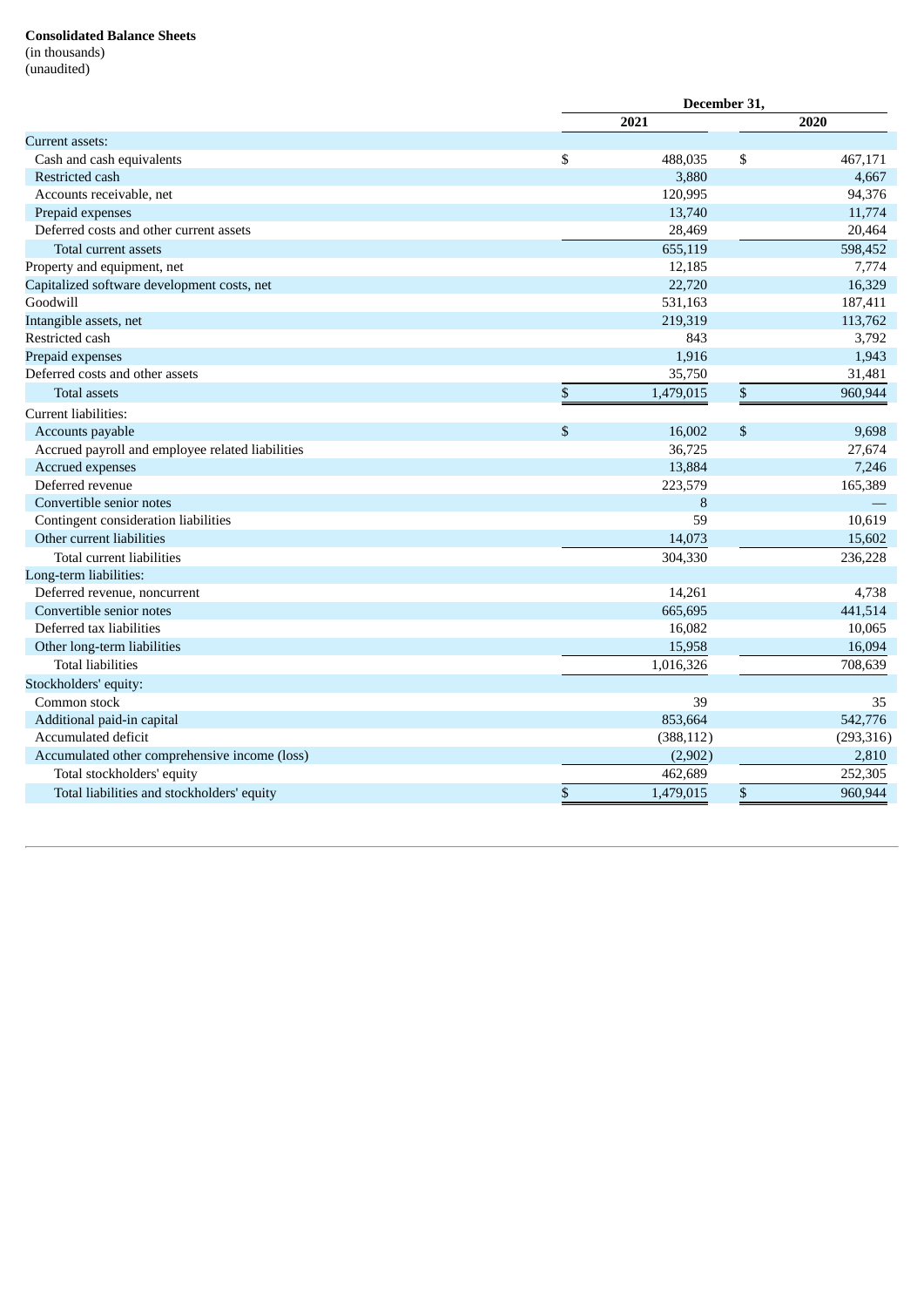#### **Consolidated Statements of Operations and Comprehensive Loss**

(in thousands, except share and per share data) (unaudited)

|                                                                       | <b>Three Months Ended</b><br>December 31, |            |              |            |    | <b>Twelve Months Ended</b><br>December 31, |    |            |  |  |
|-----------------------------------------------------------------------|-------------------------------------------|------------|--------------|------------|----|--------------------------------------------|----|------------|--|--|
|                                                                       |                                           | 2021       |              | 2020       |    | 2021                                       |    | 2020       |  |  |
| Revenue                                                               | \$                                        | 102,828    | $\sqrt{3}$   | 75,608     | \$ | 368,433                                    | \$ | 271,141    |  |  |
| Cost of revenue                                                       |                                           | 30,961     |              | 21,831     |    | 114,216                                    |    | 83,028     |  |  |
| Gross profit                                                          |                                           | 71,867     |              | 53,777     |    | 254,217                                    |    | 188,113    |  |  |
|                                                                       |                                           | 69.89%     |              | 71.13%     |    | 69.00%                                     |    | 69.38%     |  |  |
| Operating expenses:                                                   |                                           |            |              |            |    |                                            |    |            |  |  |
| Sales and marketing                                                   |                                           | 42,901     |              | 33,606     |    | 161,337                                    |    | 123,330    |  |  |
| Research and development                                              |                                           | 20,120     |              | 16,455     |    | 81,647                                     |    | 62,512     |  |  |
| General and administrative                                            |                                           | 20,352     |              | 22,009     |    | 87,482                                     |    | 74,485     |  |  |
| Total operating expenses                                              |                                           | 83,373     |              | 72,070     |    | 330,466                                    |    | 260,327    |  |  |
| <b>Operating loss</b>                                                 |                                           | (11, 506)  |              | (18,293)   |    | (76, 249)                                  |    | (72, 214)  |  |  |
| Other expense, net:                                                   |                                           |            |              |            |    |                                            |    |            |  |  |
| Interest and investment income                                        |                                           | 74         |              | 92         |    | 390                                        |    | 2,007      |  |  |
| Interest expense                                                      |                                           | (9, 942)   |              | (6,107)    |    | (35, 949)                                  |    | (24,089)   |  |  |
| Gain (loss) on extinguishment of debt and capped call<br>modification |                                           | 10,106     |              | (402)      |    | 7,181                                      |    | (446)      |  |  |
| Other expense, net                                                    |                                           | (1, 474)   |              | (211)      |    | (2,748)                                    |    | (921)      |  |  |
| Total other expense, net                                              |                                           | (1,236)    |              | (6,628)    |    | (31, 126)                                  |    | (23, 449)  |  |  |
| Loss before income taxes                                              |                                           | (12, 742)  |              | (24, 921)  |    | (107, 375)                                 |    | (95, 663)  |  |  |
| Benefit from income taxes                                             |                                           | 2,234      |              | 335        |    | 12,579                                     |    | 2,267      |  |  |
| <b>Net loss</b>                                                       | $\mathbb{S}$                              | (10,508)   | $\mathbb{S}$ | (24, 586)  | \$ | (94,796)                                   | \$ | (93, 396)  |  |  |
| Net loss per share attributable to common stockholders:               |                                           |            |              |            |    |                                            |    |            |  |  |
| <b>Basic</b>                                                          | $\mathbb{S}$                              | (0.27)     | \$           | (0.70)     | \$ | (2.50)                                     | \$ | (2.70)     |  |  |
| Diluted                                                               | \$                                        | (0.27)     | \$           | (0.70)     | \$ | (2.50)                                     | \$ | (2.70)     |  |  |
| Weighted-average common shares outstanding:                           |                                           |            |              |            |    |                                            |    |            |  |  |
| <b>Basic</b>                                                          |                                           | 39,009,233 |              | 35,100,789 |    | 37,962,793                                 |    | 34,581,144 |  |  |
| <b>Diluted</b>                                                        |                                           | 39,009,233 |              | 35,100,789 |    | 37,962,793                                 |    | 34,581,144 |  |  |
| Other comprehensive income (loss):                                    |                                           |            |              |            |    |                                            |    |            |  |  |
| Foreign currency translation adjustment                               |                                           | (1,251)    |              | 9,279      |    | (5,712)                                    |    | 8,557      |  |  |
| Total comprehensive loss                                              | \$                                        | (11,759)   | \$           | (15, 307)  | \$ | (100, 508)                                 | \$ | (84, 839)  |  |  |

Stock-based compensation expense included in the above: (in thousands)

|                                | <b>Three Months Ended</b> |              |      |        | <b>Twelve Months Ended</b> |              |   |        |  |
|--------------------------------|---------------------------|--------------|------|--------|----------------------------|--------------|---|--------|--|
|                                |                           | December 31, |      |        |                            | December 31, |   |        |  |
|                                | 2021<br>2020              |              | 2021 |        | 2020                       |              |   |        |  |
| Cost of revenue                |                           | 591          |      | 801    |                            | 3,669        | S | 2,954  |  |
| Sales and marketing            |                           | 1,084        |      | 4,026  |                            | 16,152       |   | 15,946 |  |
| Research and development       |                           | 601          |      | 1,960  |                            | 8,297        |   | 8,703  |  |
| General and administrative     |                           | (3,812)      |      | 5,029  |                            | 15,977       |   | 19,152 |  |
| Total stock-based compensation |                           | (1,536)      |      | 11,816 |                            | 44,095       |   | 46,755 |  |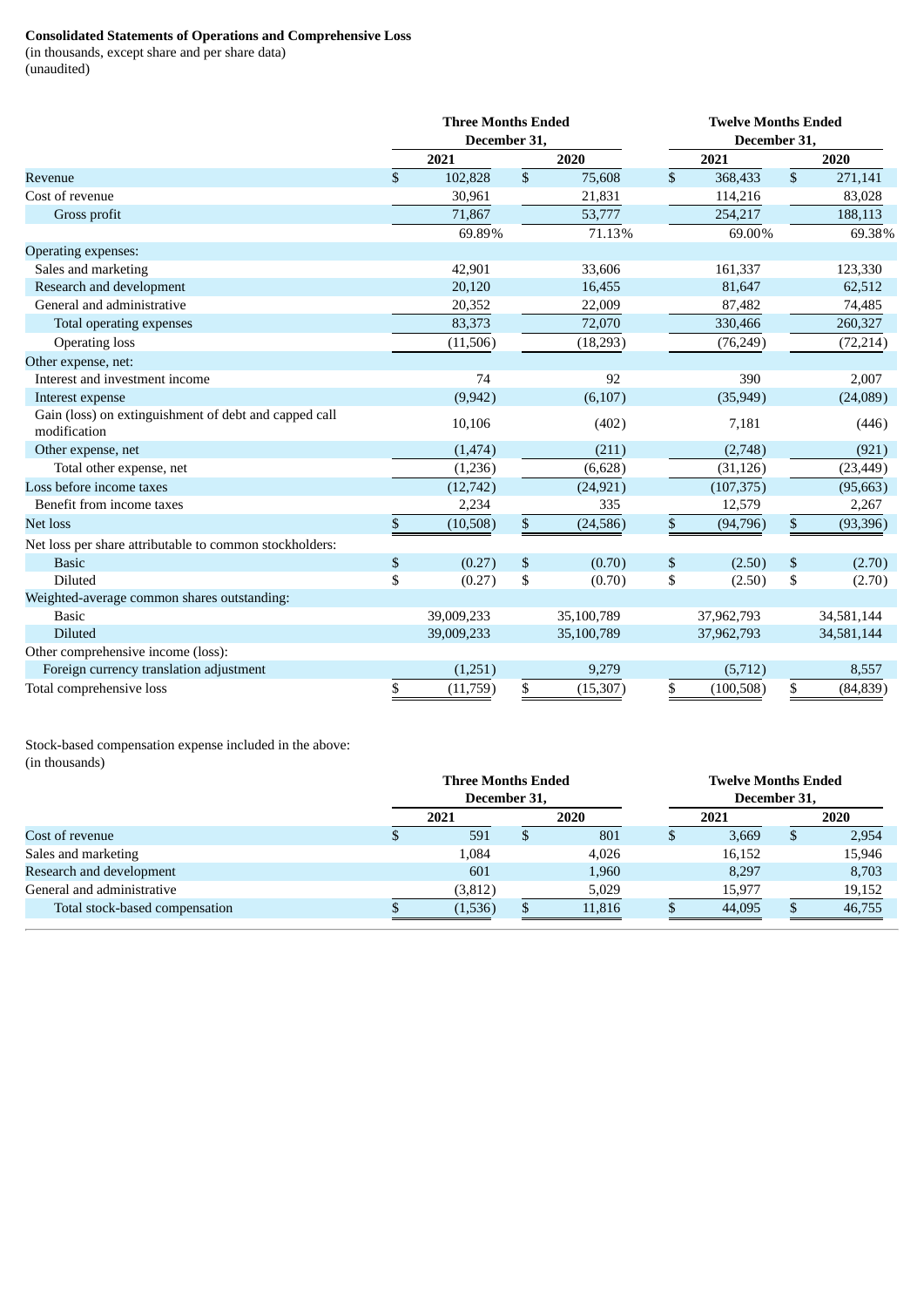# **Consolidated Statements of Cash Flows**

(in thousands)

(unaudited)

|                                                                        | <b>Three Months Ended</b><br>December 31, |           |                |           |              | <b>Twelve Months Ended</b><br>December 31, |    |           |  |
|------------------------------------------------------------------------|-------------------------------------------|-----------|----------------|-----------|--------------|--------------------------------------------|----|-----------|--|
|                                                                        |                                           | 2021      |                | 2020      |              | 2021                                       |    | 2020      |  |
| Cash flows from operating activities:                                  |                                           |           |                |           |              |                                            |    |           |  |
| Net loss                                                               | \$                                        | (10,508)  | \$             | (24, 586) | \$           | (94, 796)                                  | \$ | (93, 396) |  |
| Adjustments to reconcile net loss to net cash provided by operating    |                                           |           |                |           |              |                                            |    |           |  |
| activities:                                                            |                                           |           |                |           |              |                                            |    |           |  |
| Depreciation and amortization                                          |                                           | 15,088    |                | 8,643     |              | 53,168                                     |    | 30,759    |  |
| Amortization of deferred costs                                         |                                           | 3,975     |                | 3,457     |              | 14,373                                     |    | 12,609    |  |
| Deferred income taxes                                                  |                                           | (1,740)   |                | (1, 168)  |              | (12, 972)                                  |    | (3, 478)  |  |
| Accretion of interest on convertible senior notes                      |                                           | 9,801     |                | 5,634     |              | 35,271                                     |    | 22,161    |  |
| (Gain) loss on extinguishment of debt and capped call modification     |                                           | (10, 106) |                | 402       |              | (7, 181)                                   |    | 446       |  |
| Provision for credit losses and sales reserve                          |                                           | 2,071     |                | 1,629     |              | 4,750                                      |    | 3,071     |  |
| Stock-based compensation                                               |                                           | (1,536)   |                | 11,816    |              | 44,095                                     |    | 46,755    |  |
| Change in fair value of contingent consideration obligation            |                                           |           |                | 2,165     |              | (7,046)                                    |    | 3,665     |  |
| Payment of contingent consideration in excess of acquisition date fair |                                           |           |                |           |              |                                            |    |           |  |
| value                                                                  |                                           |           |                |           |              | (2,653)                                    |    |           |  |
| Other non-cash adjustments                                             |                                           | (335)     |                | 159       |              | (322)                                      |    | 78        |  |
| Changes in operating assets and liabilities:                           |                                           |           |                |           |              |                                            |    |           |  |
| Accounts receivable                                                    |                                           | (34, 207) |                | (14, 685) |              | (18, 187)                                  |    | (22, 614) |  |
| Prepaid expenses                                                       |                                           | (571)     |                | 769       |              | (478)                                      |    | (3,983)   |  |
| Deferred costs                                                         |                                           | (5, 406)  |                | (6,902)   |              | (16,793)                                   |    | (18,902)  |  |
| Other assets                                                           |                                           | 5,353     |                | 3,394     |              | (1,172)                                    |    | 146       |  |
| Accounts payable                                                       |                                           | 7,307     |                | (739)     |              | 3,772                                      |    | 1,547     |  |
| Accrued payroll and employee related liabilities                       |                                           | 6,499     |                | (466)     |              | 2,687                                      |    | 3,499     |  |
| Accrued expenses                                                       |                                           | 252       |                | 1,058     |              | 3,088                                      |    | 1,057     |  |
| Deferred revenue                                                       |                                           | 22,851    |                | 23,857    |              | 26,595                                     |    | 24,964    |  |
| Other liabilities                                                      |                                           | 1,424     |                | 4,962     |              | (4,006)                                    |    | 7,419     |  |
| Net cash provided by operating activities                              |                                           | 10,212    |                | 19,399    |              | 22,193                                     |    | 15,803    |  |
| Cash flows from investing activities:                                  |                                           |           |                |           |              |                                            |    |           |  |
| Capital expenditures                                                   |                                           | (885)     |                | (1, 135)  |              | (5,055)                                    |    | (3,257)   |  |
| Payments for acquisition of business, net of acquired cash             |                                           | (62, 405) |                | (381)     |              | (262,084)                                  |    | (55, 138) |  |
| Purchase of intangibles                                                |                                           |           |                | (17, 139) |              |                                            |    | (17, 139) |  |
| Additions to capitalized software development costs                    |                                           | (5,818)   |                | (2,355)   |              | (14, 697)                                  |    | (9,651)   |  |
| Net cash used in investing activities                                  |                                           | (69, 108) |                | (21,010)  |              | (281, 836)                                 |    | (85, 185) |  |
| Cash flows from financing activities:                                  |                                           |           |                |           |              |                                            |    |           |  |
| Proceeds from issuance of convertible notes                            |                                           |           |                |           |              | 375,000                                    |    |           |  |
| Payments of debt issuance costs                                        |                                           | $\equiv$  |                |           |              | (10,640)                                   |    | (131)     |  |
| Purchase of convertible notes capped call hedge                        |                                           |           |                |           |              | (35, 100)                                  |    |           |  |
| Repurchase of convertible notes                                        |                                           | (2)       |                |           |              | (58, 643)                                  |    |           |  |
| Proceeds from termination of convertible notes capped call hedge       |                                           |           |                |           |              | 10,650                                     |    |           |  |
| Payments of contingent consideration                                   |                                           |           |                |           |              | (2,540)                                    |    |           |  |
| Shares withheld to settle employee tax withholding liability           |                                           | (3,684)   |                | (2,095)   |              | (10,083)                                   |    | (6, 364)  |  |
| Proceeds from employee stock purchase plan                             |                                           |           |                |           |              | 4,587                                      |    | 3,389     |  |
| Proceeds from stock option exercises                                   |                                           | 166       |                | 1,396     |              | 3,113                                      |    | 8,160     |  |
| Net cash provided by (used in) financing activities                    |                                           | (3,520)   |                | (699)     |              | 276,344                                    |    | 5,054     |  |
| Effect of exchange rates on cash, cash equivalents and restricted cash |                                           | 208       |                | 707       |              | 427                                        |    | 296       |  |
|                                                                        |                                           |           |                |           |              |                                            |    |           |  |
| Net increase (decrease) in cash, cash equivalents and restricted cash  |                                           | (62, 208) |                | (1,603)   |              | 17,128                                     |    | (64,032)  |  |
| Cash, cash equivalents and restricted cash-beginning of period         |                                           | 554,966   |                | 477,233   |              | 475,630                                    |    | 539,662   |  |
| Cash, cash equivalents and restricted cash-end of period               | \$                                        | 492,758   | $\mathfrak{S}$ | 475,630   | $\mathbb{S}$ | 492,758                                    | \$ | 475,630   |  |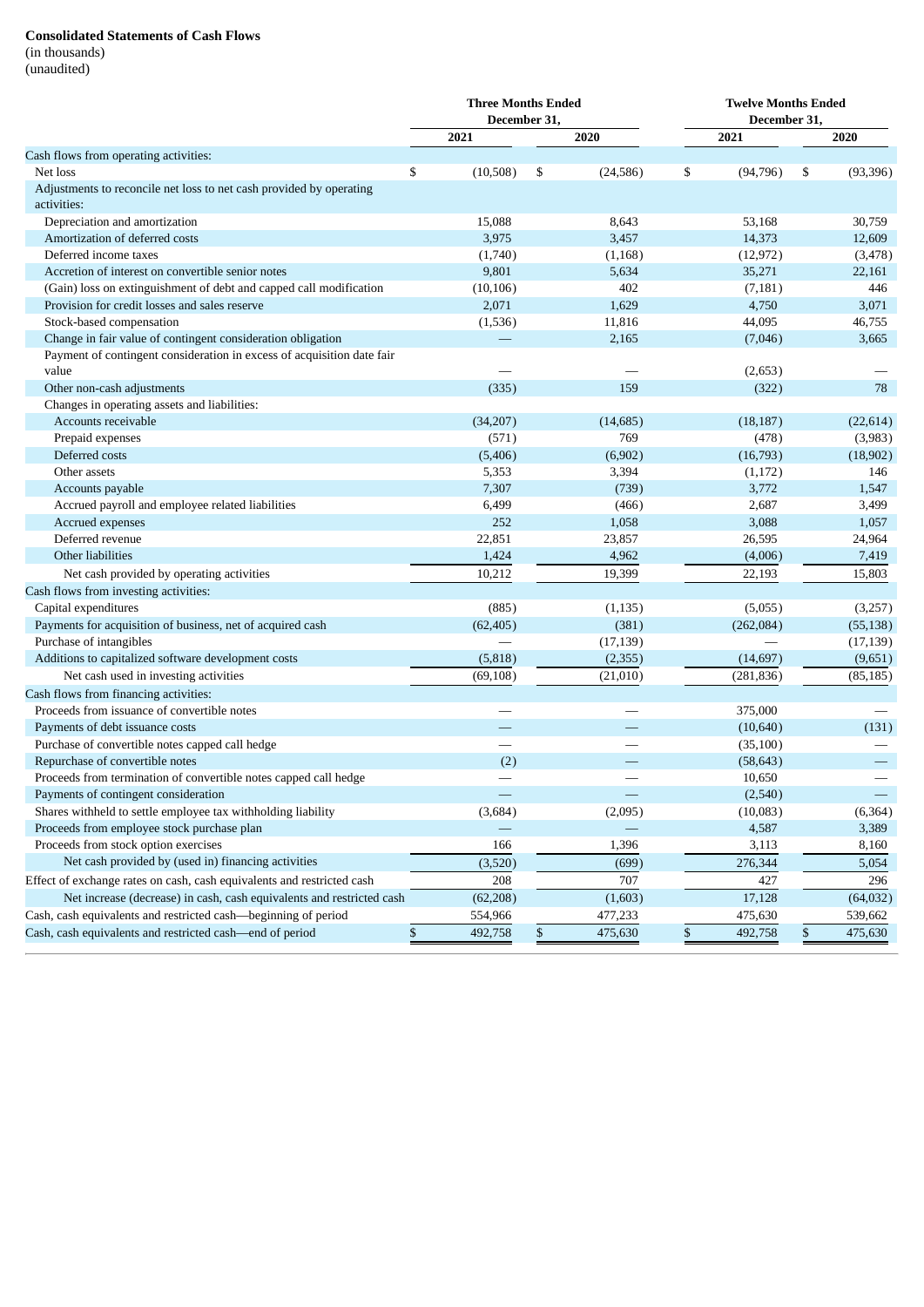# **Reconciliation of GAAP measures to non-GAAP measures**

(in thousands, except share and per share data)

(unaudited)

| December 31,<br>December 31.<br>2021<br>2020<br>2021<br>2020<br>$\mathbb{S}$<br>$\mathbb{S}$<br>\$<br>\$<br>30,961<br>21,831<br>114,216<br>83,028<br>Cost of revenue<br>Amortization of acquired intangibles<br>(3, 336)<br>(1, 135)<br>(12, 109)<br>(4, 157)<br>Stock-based compensation<br>(591)<br>(801)<br>(2,954)<br>(3,669)<br>Non-GAAP cost of revenue<br>\$<br>\$<br>19,895<br>\$<br>\$<br>75,917<br>27,034<br>98,438<br>\$<br>71,867<br>\$<br>\$<br>\$<br>188,113<br>Gross profit<br>53,777<br>254,217<br>Amortization of acquired intangibles<br>3,336<br>1,135<br>12,109<br>4,157<br>Stock-based compensation<br>591<br>801<br>3,669<br>2,954<br>\$<br>\$<br>\$<br>\$<br>Non-GAAP gross profit<br>75,794<br>55,713<br>269,995<br>195,224<br>Non-GAAP gross margin<br>73.7%<br>73.7%<br>73.3%<br>72.0%<br>\$<br>42,901<br>\$<br>33,606<br>\$<br>161,337<br>\$<br>123,330<br>Sales and marketing<br>Stock-based compensation<br>(1,084)<br>(15, 946)<br>(4,026)<br>(16, 152)<br>\$<br>\$<br>\$<br>\$<br>Non-GAAP sales and marketing<br>41,817<br>29,580<br>145,185<br>107,384<br>\$<br>\$<br>Research and development<br>20,120<br>\$<br>\$<br>16,455<br>81,647<br>62,512<br>Stock-based compensation<br>(601)<br>(1,960)<br>(8,297)<br>(8,703)<br>\$<br>\$<br>\$<br>\$<br>Non-GAAP research and development<br>19,519<br>14,495<br>73,350<br>53,809<br>\$<br>\$<br>\$<br>General and administrative<br>20,352<br>22,009<br>87,482<br>\$<br>74,485<br>Amortization of acquired intangibles<br>(8,299)<br>(4, 478)<br>(28, 350)<br>(15,979)<br>Change in fair value of contingent consideration<br>7,046<br>(2,165)<br>(3,665)<br>Stock-based compensation<br>3,812<br>(5,029)<br>(15, 977)<br>(19, 152)<br>\$<br>\$<br>\$<br>\$<br>Non-GAAP general and administrative<br>15,865<br>10,337<br>35,689<br>50,201<br>\$<br>83,373<br>\$<br>\$<br>Total operating expenses<br>72,070<br>\$<br>260,327<br>330,466<br>Amortization of acquired intangibles<br>(8,299)<br>(4, 478)<br>(28, 350)<br>(15,979)<br>Change in fair value of contingent consideration<br>7,046<br>(2,165)<br>(3,665)<br>Stock-based compensation<br>2,127<br>(43,801)<br>(11, 015)<br>(40, 426)<br>\$<br>\$<br>\$<br>\$<br>268,736<br>Non-GAAP operating expenses<br>77,201<br>54,412<br>196,882<br>\$<br>\$<br><b>Operating loss</b><br>(11,506)<br>\$<br>(18, 293)<br>(76, 249)<br>\$<br>(72, 214)<br>Amortization of acquired intangibles<br>11,635<br>5,613<br>40,459<br>20,136<br>Change in fair value of contingent consideration<br>2,165<br>3,665<br>(7,046)<br>Stock-based compensation<br>(1,536)<br>11,816<br>44,095<br>46,755<br>\$<br>\$<br>Non-GAAP operating income (loss)<br>\$<br>1,301<br>1,259<br>\$<br>(1,658)<br>(1,407)<br>\$<br>(10, 508)<br>(24, 586)<br>\$<br>(94, 796)<br>(93, 396)<br>Net loss<br>Amortization of acquired intangibles<br>11,635<br>5,613<br>40,459<br>20,136<br>Change in fair value of contingent consideration<br>3,665<br>2,165<br>(7,046)<br>Stock-based compensation<br>11,816<br>44,095<br>46,755<br>(1,536)<br>Accretion of interest on convertible senior notes<br>9,801<br>5,634<br>35,271<br>22,161<br>(Gain) loss on extinguishment of debt and capped call modification<br>(10, 106)<br>402<br>(7, 181)<br>446<br>Income tax adjustments<br>(1, 348)<br>(442)<br>(1,278)<br>(669)<br>\$<br>$\mathbb{S}$<br>\$<br>\$<br>9,524<br>Non-GAAP net income (loss)<br>(2,062)<br>602<br>(902)<br>Non-GAAP net income (loss) per share:<br>\$<br>0.02<br>\$<br>(0.03)<br><b>Basic</b><br>\$<br>(0.05)<br>0.25<br>\$<br>\$<br>${\mathbb S}$<br>$\mathbb{S}$<br>${\mathbb S}$<br><b>Diluted</b><br>(0.05)<br>0.02<br>0.21<br>(0.03)<br>Weighted-average common shares outstanding:<br>39,009,233<br>35,100,789<br>37,962,793<br>34,581,144<br><b>Basic</b><br>Diluted<br>36,075,177<br>39,009,233<br>45,001,908<br>34,581,144 | <b>Three Months Ended</b> |  |  |  |  | <b>Twelve Months Ended</b> |  |  |  |  |  |
|---------------------------------------------------------------------------------------------------------------------------------------------------------------------------------------------------------------------------------------------------------------------------------------------------------------------------------------------------------------------------------------------------------------------------------------------------------------------------------------------------------------------------------------------------------------------------------------------------------------------------------------------------------------------------------------------------------------------------------------------------------------------------------------------------------------------------------------------------------------------------------------------------------------------------------------------------------------------------------------------------------------------------------------------------------------------------------------------------------------------------------------------------------------------------------------------------------------------------------------------------------------------------------------------------------------------------------------------------------------------------------------------------------------------------------------------------------------------------------------------------------------------------------------------------------------------------------------------------------------------------------------------------------------------------------------------------------------------------------------------------------------------------------------------------------------------------------------------------------------------------------------------------------------------------------------------------------------------------------------------------------------------------------------------------------------------------------------------------------------------------------------------------------------------------------------------------------------------------------------------------------------------------------------------------------------------------------------------------------------------------------------------------------------------------------------------------------------------------------------------------------------------------------------------------------------------------------------------------------------------------------------------------------------------------------------------------------------------------------------------------------------------------------------------------------------------------------------------------------------------------------------------------------------------------------------------------------------------------------------------------------------------------------------------------------------------------------------------------------------------------------------------------------------------------------------------------------------------------------------------------------------------------------------------------------------------------------------------------------------------------------------------------------------------------------------------------------------------------------------------------------------------------------------------------------------------------------------------------------------------------------------------------------------------------------------------------------------------------------------------------------------------------------------------------------------------------------------------------------|---------------------------|--|--|--|--|----------------------------|--|--|--|--|--|
|                                                                                                                                                                                                                                                                                                                                                                                                                                                                                                                                                                                                                                                                                                                                                                                                                                                                                                                                                                                                                                                                                                                                                                                                                                                                                                                                                                                                                                                                                                                                                                                                                                                                                                                                                                                                                                                                                                                                                                                                                                                                                                                                                                                                                                                                                                                                                                                                                                                                                                                                                                                                                                                                                                                                                                                                                                                                                                                                                                                                                                                                                                                                                                                                                                                                                                                                                                                                                                                                                                                                                                                                                                                                                                                                                                                                                                                         |                           |  |  |  |  |                            |  |  |  |  |  |
|                                                                                                                                                                                                                                                                                                                                                                                                                                                                                                                                                                                                                                                                                                                                                                                                                                                                                                                                                                                                                                                                                                                                                                                                                                                                                                                                                                                                                                                                                                                                                                                                                                                                                                                                                                                                                                                                                                                                                                                                                                                                                                                                                                                                                                                                                                                                                                                                                                                                                                                                                                                                                                                                                                                                                                                                                                                                                                                                                                                                                                                                                                                                                                                                                                                                                                                                                                                                                                                                                                                                                                                                                                                                                                                                                                                                                                                         |                           |  |  |  |  |                            |  |  |  |  |  |
|                                                                                                                                                                                                                                                                                                                                                                                                                                                                                                                                                                                                                                                                                                                                                                                                                                                                                                                                                                                                                                                                                                                                                                                                                                                                                                                                                                                                                                                                                                                                                                                                                                                                                                                                                                                                                                                                                                                                                                                                                                                                                                                                                                                                                                                                                                                                                                                                                                                                                                                                                                                                                                                                                                                                                                                                                                                                                                                                                                                                                                                                                                                                                                                                                                                                                                                                                                                                                                                                                                                                                                                                                                                                                                                                                                                                                                                         |                           |  |  |  |  |                            |  |  |  |  |  |
|                                                                                                                                                                                                                                                                                                                                                                                                                                                                                                                                                                                                                                                                                                                                                                                                                                                                                                                                                                                                                                                                                                                                                                                                                                                                                                                                                                                                                                                                                                                                                                                                                                                                                                                                                                                                                                                                                                                                                                                                                                                                                                                                                                                                                                                                                                                                                                                                                                                                                                                                                                                                                                                                                                                                                                                                                                                                                                                                                                                                                                                                                                                                                                                                                                                                                                                                                                                                                                                                                                                                                                                                                                                                                                                                                                                                                                                         |                           |  |  |  |  |                            |  |  |  |  |  |
|                                                                                                                                                                                                                                                                                                                                                                                                                                                                                                                                                                                                                                                                                                                                                                                                                                                                                                                                                                                                                                                                                                                                                                                                                                                                                                                                                                                                                                                                                                                                                                                                                                                                                                                                                                                                                                                                                                                                                                                                                                                                                                                                                                                                                                                                                                                                                                                                                                                                                                                                                                                                                                                                                                                                                                                                                                                                                                                                                                                                                                                                                                                                                                                                                                                                                                                                                                                                                                                                                                                                                                                                                                                                                                                                                                                                                                                         |                           |  |  |  |  |                            |  |  |  |  |  |
|                                                                                                                                                                                                                                                                                                                                                                                                                                                                                                                                                                                                                                                                                                                                                                                                                                                                                                                                                                                                                                                                                                                                                                                                                                                                                                                                                                                                                                                                                                                                                                                                                                                                                                                                                                                                                                                                                                                                                                                                                                                                                                                                                                                                                                                                                                                                                                                                                                                                                                                                                                                                                                                                                                                                                                                                                                                                                                                                                                                                                                                                                                                                                                                                                                                                                                                                                                                                                                                                                                                                                                                                                                                                                                                                                                                                                                                         |                           |  |  |  |  |                            |  |  |  |  |  |
|                                                                                                                                                                                                                                                                                                                                                                                                                                                                                                                                                                                                                                                                                                                                                                                                                                                                                                                                                                                                                                                                                                                                                                                                                                                                                                                                                                                                                                                                                                                                                                                                                                                                                                                                                                                                                                                                                                                                                                                                                                                                                                                                                                                                                                                                                                                                                                                                                                                                                                                                                                                                                                                                                                                                                                                                                                                                                                                                                                                                                                                                                                                                                                                                                                                                                                                                                                                                                                                                                                                                                                                                                                                                                                                                                                                                                                                         |                           |  |  |  |  |                            |  |  |  |  |  |
|                                                                                                                                                                                                                                                                                                                                                                                                                                                                                                                                                                                                                                                                                                                                                                                                                                                                                                                                                                                                                                                                                                                                                                                                                                                                                                                                                                                                                                                                                                                                                                                                                                                                                                                                                                                                                                                                                                                                                                                                                                                                                                                                                                                                                                                                                                                                                                                                                                                                                                                                                                                                                                                                                                                                                                                                                                                                                                                                                                                                                                                                                                                                                                                                                                                                                                                                                                                                                                                                                                                                                                                                                                                                                                                                                                                                                                                         |                           |  |  |  |  |                            |  |  |  |  |  |
|                                                                                                                                                                                                                                                                                                                                                                                                                                                                                                                                                                                                                                                                                                                                                                                                                                                                                                                                                                                                                                                                                                                                                                                                                                                                                                                                                                                                                                                                                                                                                                                                                                                                                                                                                                                                                                                                                                                                                                                                                                                                                                                                                                                                                                                                                                                                                                                                                                                                                                                                                                                                                                                                                                                                                                                                                                                                                                                                                                                                                                                                                                                                                                                                                                                                                                                                                                                                                                                                                                                                                                                                                                                                                                                                                                                                                                                         |                           |  |  |  |  |                            |  |  |  |  |  |
|                                                                                                                                                                                                                                                                                                                                                                                                                                                                                                                                                                                                                                                                                                                                                                                                                                                                                                                                                                                                                                                                                                                                                                                                                                                                                                                                                                                                                                                                                                                                                                                                                                                                                                                                                                                                                                                                                                                                                                                                                                                                                                                                                                                                                                                                                                                                                                                                                                                                                                                                                                                                                                                                                                                                                                                                                                                                                                                                                                                                                                                                                                                                                                                                                                                                                                                                                                                                                                                                                                                                                                                                                                                                                                                                                                                                                                                         |                           |  |  |  |  |                            |  |  |  |  |  |
|                                                                                                                                                                                                                                                                                                                                                                                                                                                                                                                                                                                                                                                                                                                                                                                                                                                                                                                                                                                                                                                                                                                                                                                                                                                                                                                                                                                                                                                                                                                                                                                                                                                                                                                                                                                                                                                                                                                                                                                                                                                                                                                                                                                                                                                                                                                                                                                                                                                                                                                                                                                                                                                                                                                                                                                                                                                                                                                                                                                                                                                                                                                                                                                                                                                                                                                                                                                                                                                                                                                                                                                                                                                                                                                                                                                                                                                         |                           |  |  |  |  |                            |  |  |  |  |  |
|                                                                                                                                                                                                                                                                                                                                                                                                                                                                                                                                                                                                                                                                                                                                                                                                                                                                                                                                                                                                                                                                                                                                                                                                                                                                                                                                                                                                                                                                                                                                                                                                                                                                                                                                                                                                                                                                                                                                                                                                                                                                                                                                                                                                                                                                                                                                                                                                                                                                                                                                                                                                                                                                                                                                                                                                                                                                                                                                                                                                                                                                                                                                                                                                                                                                                                                                                                                                                                                                                                                                                                                                                                                                                                                                                                                                                                                         |                           |  |  |  |  |                            |  |  |  |  |  |
|                                                                                                                                                                                                                                                                                                                                                                                                                                                                                                                                                                                                                                                                                                                                                                                                                                                                                                                                                                                                                                                                                                                                                                                                                                                                                                                                                                                                                                                                                                                                                                                                                                                                                                                                                                                                                                                                                                                                                                                                                                                                                                                                                                                                                                                                                                                                                                                                                                                                                                                                                                                                                                                                                                                                                                                                                                                                                                                                                                                                                                                                                                                                                                                                                                                                                                                                                                                                                                                                                                                                                                                                                                                                                                                                                                                                                                                         |                           |  |  |  |  |                            |  |  |  |  |  |
|                                                                                                                                                                                                                                                                                                                                                                                                                                                                                                                                                                                                                                                                                                                                                                                                                                                                                                                                                                                                                                                                                                                                                                                                                                                                                                                                                                                                                                                                                                                                                                                                                                                                                                                                                                                                                                                                                                                                                                                                                                                                                                                                                                                                                                                                                                                                                                                                                                                                                                                                                                                                                                                                                                                                                                                                                                                                                                                                                                                                                                                                                                                                                                                                                                                                                                                                                                                                                                                                                                                                                                                                                                                                                                                                                                                                                                                         |                           |  |  |  |  |                            |  |  |  |  |  |
|                                                                                                                                                                                                                                                                                                                                                                                                                                                                                                                                                                                                                                                                                                                                                                                                                                                                                                                                                                                                                                                                                                                                                                                                                                                                                                                                                                                                                                                                                                                                                                                                                                                                                                                                                                                                                                                                                                                                                                                                                                                                                                                                                                                                                                                                                                                                                                                                                                                                                                                                                                                                                                                                                                                                                                                                                                                                                                                                                                                                                                                                                                                                                                                                                                                                                                                                                                                                                                                                                                                                                                                                                                                                                                                                                                                                                                                         |                           |  |  |  |  |                            |  |  |  |  |  |
|                                                                                                                                                                                                                                                                                                                                                                                                                                                                                                                                                                                                                                                                                                                                                                                                                                                                                                                                                                                                                                                                                                                                                                                                                                                                                                                                                                                                                                                                                                                                                                                                                                                                                                                                                                                                                                                                                                                                                                                                                                                                                                                                                                                                                                                                                                                                                                                                                                                                                                                                                                                                                                                                                                                                                                                                                                                                                                                                                                                                                                                                                                                                                                                                                                                                                                                                                                                                                                                                                                                                                                                                                                                                                                                                                                                                                                                         |                           |  |  |  |  |                            |  |  |  |  |  |
|                                                                                                                                                                                                                                                                                                                                                                                                                                                                                                                                                                                                                                                                                                                                                                                                                                                                                                                                                                                                                                                                                                                                                                                                                                                                                                                                                                                                                                                                                                                                                                                                                                                                                                                                                                                                                                                                                                                                                                                                                                                                                                                                                                                                                                                                                                                                                                                                                                                                                                                                                                                                                                                                                                                                                                                                                                                                                                                                                                                                                                                                                                                                                                                                                                                                                                                                                                                                                                                                                                                                                                                                                                                                                                                                                                                                                                                         |                           |  |  |  |  |                            |  |  |  |  |  |
|                                                                                                                                                                                                                                                                                                                                                                                                                                                                                                                                                                                                                                                                                                                                                                                                                                                                                                                                                                                                                                                                                                                                                                                                                                                                                                                                                                                                                                                                                                                                                                                                                                                                                                                                                                                                                                                                                                                                                                                                                                                                                                                                                                                                                                                                                                                                                                                                                                                                                                                                                                                                                                                                                                                                                                                                                                                                                                                                                                                                                                                                                                                                                                                                                                                                                                                                                                                                                                                                                                                                                                                                                                                                                                                                                                                                                                                         |                           |  |  |  |  |                            |  |  |  |  |  |
|                                                                                                                                                                                                                                                                                                                                                                                                                                                                                                                                                                                                                                                                                                                                                                                                                                                                                                                                                                                                                                                                                                                                                                                                                                                                                                                                                                                                                                                                                                                                                                                                                                                                                                                                                                                                                                                                                                                                                                                                                                                                                                                                                                                                                                                                                                                                                                                                                                                                                                                                                                                                                                                                                                                                                                                                                                                                                                                                                                                                                                                                                                                                                                                                                                                                                                                                                                                                                                                                                                                                                                                                                                                                                                                                                                                                                                                         |                           |  |  |  |  |                            |  |  |  |  |  |
|                                                                                                                                                                                                                                                                                                                                                                                                                                                                                                                                                                                                                                                                                                                                                                                                                                                                                                                                                                                                                                                                                                                                                                                                                                                                                                                                                                                                                                                                                                                                                                                                                                                                                                                                                                                                                                                                                                                                                                                                                                                                                                                                                                                                                                                                                                                                                                                                                                                                                                                                                                                                                                                                                                                                                                                                                                                                                                                                                                                                                                                                                                                                                                                                                                                                                                                                                                                                                                                                                                                                                                                                                                                                                                                                                                                                                                                         |                           |  |  |  |  |                            |  |  |  |  |  |
|                                                                                                                                                                                                                                                                                                                                                                                                                                                                                                                                                                                                                                                                                                                                                                                                                                                                                                                                                                                                                                                                                                                                                                                                                                                                                                                                                                                                                                                                                                                                                                                                                                                                                                                                                                                                                                                                                                                                                                                                                                                                                                                                                                                                                                                                                                                                                                                                                                                                                                                                                                                                                                                                                                                                                                                                                                                                                                                                                                                                                                                                                                                                                                                                                                                                                                                                                                                                                                                                                                                                                                                                                                                                                                                                                                                                                                                         |                           |  |  |  |  |                            |  |  |  |  |  |
|                                                                                                                                                                                                                                                                                                                                                                                                                                                                                                                                                                                                                                                                                                                                                                                                                                                                                                                                                                                                                                                                                                                                                                                                                                                                                                                                                                                                                                                                                                                                                                                                                                                                                                                                                                                                                                                                                                                                                                                                                                                                                                                                                                                                                                                                                                                                                                                                                                                                                                                                                                                                                                                                                                                                                                                                                                                                                                                                                                                                                                                                                                                                                                                                                                                                                                                                                                                                                                                                                                                                                                                                                                                                                                                                                                                                                                                         |                           |  |  |  |  |                            |  |  |  |  |  |
|                                                                                                                                                                                                                                                                                                                                                                                                                                                                                                                                                                                                                                                                                                                                                                                                                                                                                                                                                                                                                                                                                                                                                                                                                                                                                                                                                                                                                                                                                                                                                                                                                                                                                                                                                                                                                                                                                                                                                                                                                                                                                                                                                                                                                                                                                                                                                                                                                                                                                                                                                                                                                                                                                                                                                                                                                                                                                                                                                                                                                                                                                                                                                                                                                                                                                                                                                                                                                                                                                                                                                                                                                                                                                                                                                                                                                                                         |                           |  |  |  |  |                            |  |  |  |  |  |
|                                                                                                                                                                                                                                                                                                                                                                                                                                                                                                                                                                                                                                                                                                                                                                                                                                                                                                                                                                                                                                                                                                                                                                                                                                                                                                                                                                                                                                                                                                                                                                                                                                                                                                                                                                                                                                                                                                                                                                                                                                                                                                                                                                                                                                                                                                                                                                                                                                                                                                                                                                                                                                                                                                                                                                                                                                                                                                                                                                                                                                                                                                                                                                                                                                                                                                                                                                                                                                                                                                                                                                                                                                                                                                                                                                                                                                                         |                           |  |  |  |  |                            |  |  |  |  |  |
|                                                                                                                                                                                                                                                                                                                                                                                                                                                                                                                                                                                                                                                                                                                                                                                                                                                                                                                                                                                                                                                                                                                                                                                                                                                                                                                                                                                                                                                                                                                                                                                                                                                                                                                                                                                                                                                                                                                                                                                                                                                                                                                                                                                                                                                                                                                                                                                                                                                                                                                                                                                                                                                                                                                                                                                                                                                                                                                                                                                                                                                                                                                                                                                                                                                                                                                                                                                                                                                                                                                                                                                                                                                                                                                                                                                                                                                         |                           |  |  |  |  |                            |  |  |  |  |  |
|                                                                                                                                                                                                                                                                                                                                                                                                                                                                                                                                                                                                                                                                                                                                                                                                                                                                                                                                                                                                                                                                                                                                                                                                                                                                                                                                                                                                                                                                                                                                                                                                                                                                                                                                                                                                                                                                                                                                                                                                                                                                                                                                                                                                                                                                                                                                                                                                                                                                                                                                                                                                                                                                                                                                                                                                                                                                                                                                                                                                                                                                                                                                                                                                                                                                                                                                                                                                                                                                                                                                                                                                                                                                                                                                                                                                                                                         |                           |  |  |  |  |                            |  |  |  |  |  |
|                                                                                                                                                                                                                                                                                                                                                                                                                                                                                                                                                                                                                                                                                                                                                                                                                                                                                                                                                                                                                                                                                                                                                                                                                                                                                                                                                                                                                                                                                                                                                                                                                                                                                                                                                                                                                                                                                                                                                                                                                                                                                                                                                                                                                                                                                                                                                                                                                                                                                                                                                                                                                                                                                                                                                                                                                                                                                                                                                                                                                                                                                                                                                                                                                                                                                                                                                                                                                                                                                                                                                                                                                                                                                                                                                                                                                                                         |                           |  |  |  |  |                            |  |  |  |  |  |
|                                                                                                                                                                                                                                                                                                                                                                                                                                                                                                                                                                                                                                                                                                                                                                                                                                                                                                                                                                                                                                                                                                                                                                                                                                                                                                                                                                                                                                                                                                                                                                                                                                                                                                                                                                                                                                                                                                                                                                                                                                                                                                                                                                                                                                                                                                                                                                                                                                                                                                                                                                                                                                                                                                                                                                                                                                                                                                                                                                                                                                                                                                                                                                                                                                                                                                                                                                                                                                                                                                                                                                                                                                                                                                                                                                                                                                                         |                           |  |  |  |  |                            |  |  |  |  |  |
|                                                                                                                                                                                                                                                                                                                                                                                                                                                                                                                                                                                                                                                                                                                                                                                                                                                                                                                                                                                                                                                                                                                                                                                                                                                                                                                                                                                                                                                                                                                                                                                                                                                                                                                                                                                                                                                                                                                                                                                                                                                                                                                                                                                                                                                                                                                                                                                                                                                                                                                                                                                                                                                                                                                                                                                                                                                                                                                                                                                                                                                                                                                                                                                                                                                                                                                                                                                                                                                                                                                                                                                                                                                                                                                                                                                                                                                         |                           |  |  |  |  |                            |  |  |  |  |  |
|                                                                                                                                                                                                                                                                                                                                                                                                                                                                                                                                                                                                                                                                                                                                                                                                                                                                                                                                                                                                                                                                                                                                                                                                                                                                                                                                                                                                                                                                                                                                                                                                                                                                                                                                                                                                                                                                                                                                                                                                                                                                                                                                                                                                                                                                                                                                                                                                                                                                                                                                                                                                                                                                                                                                                                                                                                                                                                                                                                                                                                                                                                                                                                                                                                                                                                                                                                                                                                                                                                                                                                                                                                                                                                                                                                                                                                                         |                           |  |  |  |  |                            |  |  |  |  |  |
|                                                                                                                                                                                                                                                                                                                                                                                                                                                                                                                                                                                                                                                                                                                                                                                                                                                                                                                                                                                                                                                                                                                                                                                                                                                                                                                                                                                                                                                                                                                                                                                                                                                                                                                                                                                                                                                                                                                                                                                                                                                                                                                                                                                                                                                                                                                                                                                                                                                                                                                                                                                                                                                                                                                                                                                                                                                                                                                                                                                                                                                                                                                                                                                                                                                                                                                                                                                                                                                                                                                                                                                                                                                                                                                                                                                                                                                         |                           |  |  |  |  |                            |  |  |  |  |  |
|                                                                                                                                                                                                                                                                                                                                                                                                                                                                                                                                                                                                                                                                                                                                                                                                                                                                                                                                                                                                                                                                                                                                                                                                                                                                                                                                                                                                                                                                                                                                                                                                                                                                                                                                                                                                                                                                                                                                                                                                                                                                                                                                                                                                                                                                                                                                                                                                                                                                                                                                                                                                                                                                                                                                                                                                                                                                                                                                                                                                                                                                                                                                                                                                                                                                                                                                                                                                                                                                                                                                                                                                                                                                                                                                                                                                                                                         |                           |  |  |  |  |                            |  |  |  |  |  |
|                                                                                                                                                                                                                                                                                                                                                                                                                                                                                                                                                                                                                                                                                                                                                                                                                                                                                                                                                                                                                                                                                                                                                                                                                                                                                                                                                                                                                                                                                                                                                                                                                                                                                                                                                                                                                                                                                                                                                                                                                                                                                                                                                                                                                                                                                                                                                                                                                                                                                                                                                                                                                                                                                                                                                                                                                                                                                                                                                                                                                                                                                                                                                                                                                                                                                                                                                                                                                                                                                                                                                                                                                                                                                                                                                                                                                                                         |                           |  |  |  |  |                            |  |  |  |  |  |
|                                                                                                                                                                                                                                                                                                                                                                                                                                                                                                                                                                                                                                                                                                                                                                                                                                                                                                                                                                                                                                                                                                                                                                                                                                                                                                                                                                                                                                                                                                                                                                                                                                                                                                                                                                                                                                                                                                                                                                                                                                                                                                                                                                                                                                                                                                                                                                                                                                                                                                                                                                                                                                                                                                                                                                                                                                                                                                                                                                                                                                                                                                                                                                                                                                                                                                                                                                                                                                                                                                                                                                                                                                                                                                                                                                                                                                                         |                           |  |  |  |  |                            |  |  |  |  |  |
|                                                                                                                                                                                                                                                                                                                                                                                                                                                                                                                                                                                                                                                                                                                                                                                                                                                                                                                                                                                                                                                                                                                                                                                                                                                                                                                                                                                                                                                                                                                                                                                                                                                                                                                                                                                                                                                                                                                                                                                                                                                                                                                                                                                                                                                                                                                                                                                                                                                                                                                                                                                                                                                                                                                                                                                                                                                                                                                                                                                                                                                                                                                                                                                                                                                                                                                                                                                                                                                                                                                                                                                                                                                                                                                                                                                                                                                         |                           |  |  |  |  |                            |  |  |  |  |  |
|                                                                                                                                                                                                                                                                                                                                                                                                                                                                                                                                                                                                                                                                                                                                                                                                                                                                                                                                                                                                                                                                                                                                                                                                                                                                                                                                                                                                                                                                                                                                                                                                                                                                                                                                                                                                                                                                                                                                                                                                                                                                                                                                                                                                                                                                                                                                                                                                                                                                                                                                                                                                                                                                                                                                                                                                                                                                                                                                                                                                                                                                                                                                                                                                                                                                                                                                                                                                                                                                                                                                                                                                                                                                                                                                                                                                                                                         |                           |  |  |  |  |                            |  |  |  |  |  |
|                                                                                                                                                                                                                                                                                                                                                                                                                                                                                                                                                                                                                                                                                                                                                                                                                                                                                                                                                                                                                                                                                                                                                                                                                                                                                                                                                                                                                                                                                                                                                                                                                                                                                                                                                                                                                                                                                                                                                                                                                                                                                                                                                                                                                                                                                                                                                                                                                                                                                                                                                                                                                                                                                                                                                                                                                                                                                                                                                                                                                                                                                                                                                                                                                                                                                                                                                                                                                                                                                                                                                                                                                                                                                                                                                                                                                                                         |                           |  |  |  |  |                            |  |  |  |  |  |
|                                                                                                                                                                                                                                                                                                                                                                                                                                                                                                                                                                                                                                                                                                                                                                                                                                                                                                                                                                                                                                                                                                                                                                                                                                                                                                                                                                                                                                                                                                                                                                                                                                                                                                                                                                                                                                                                                                                                                                                                                                                                                                                                                                                                                                                                                                                                                                                                                                                                                                                                                                                                                                                                                                                                                                                                                                                                                                                                                                                                                                                                                                                                                                                                                                                                                                                                                                                                                                                                                                                                                                                                                                                                                                                                                                                                                                                         |                           |  |  |  |  |                            |  |  |  |  |  |
|                                                                                                                                                                                                                                                                                                                                                                                                                                                                                                                                                                                                                                                                                                                                                                                                                                                                                                                                                                                                                                                                                                                                                                                                                                                                                                                                                                                                                                                                                                                                                                                                                                                                                                                                                                                                                                                                                                                                                                                                                                                                                                                                                                                                                                                                                                                                                                                                                                                                                                                                                                                                                                                                                                                                                                                                                                                                                                                                                                                                                                                                                                                                                                                                                                                                                                                                                                                                                                                                                                                                                                                                                                                                                                                                                                                                                                                         |                           |  |  |  |  |                            |  |  |  |  |  |
|                                                                                                                                                                                                                                                                                                                                                                                                                                                                                                                                                                                                                                                                                                                                                                                                                                                                                                                                                                                                                                                                                                                                                                                                                                                                                                                                                                                                                                                                                                                                                                                                                                                                                                                                                                                                                                                                                                                                                                                                                                                                                                                                                                                                                                                                                                                                                                                                                                                                                                                                                                                                                                                                                                                                                                                                                                                                                                                                                                                                                                                                                                                                                                                                                                                                                                                                                                                                                                                                                                                                                                                                                                                                                                                                                                                                                                                         |                           |  |  |  |  |                            |  |  |  |  |  |
|                                                                                                                                                                                                                                                                                                                                                                                                                                                                                                                                                                                                                                                                                                                                                                                                                                                                                                                                                                                                                                                                                                                                                                                                                                                                                                                                                                                                                                                                                                                                                                                                                                                                                                                                                                                                                                                                                                                                                                                                                                                                                                                                                                                                                                                                                                                                                                                                                                                                                                                                                                                                                                                                                                                                                                                                                                                                                                                                                                                                                                                                                                                                                                                                                                                                                                                                                                                                                                                                                                                                                                                                                                                                                                                                                                                                                                                         |                           |  |  |  |  |                            |  |  |  |  |  |
|                                                                                                                                                                                                                                                                                                                                                                                                                                                                                                                                                                                                                                                                                                                                                                                                                                                                                                                                                                                                                                                                                                                                                                                                                                                                                                                                                                                                                                                                                                                                                                                                                                                                                                                                                                                                                                                                                                                                                                                                                                                                                                                                                                                                                                                                                                                                                                                                                                                                                                                                                                                                                                                                                                                                                                                                                                                                                                                                                                                                                                                                                                                                                                                                                                                                                                                                                                                                                                                                                                                                                                                                                                                                                                                                                                                                                                                         |                           |  |  |  |  |                            |  |  |  |  |  |
|                                                                                                                                                                                                                                                                                                                                                                                                                                                                                                                                                                                                                                                                                                                                                                                                                                                                                                                                                                                                                                                                                                                                                                                                                                                                                                                                                                                                                                                                                                                                                                                                                                                                                                                                                                                                                                                                                                                                                                                                                                                                                                                                                                                                                                                                                                                                                                                                                                                                                                                                                                                                                                                                                                                                                                                                                                                                                                                                                                                                                                                                                                                                                                                                                                                                                                                                                                                                                                                                                                                                                                                                                                                                                                                                                                                                                                                         |                           |  |  |  |  |                            |  |  |  |  |  |
|                                                                                                                                                                                                                                                                                                                                                                                                                                                                                                                                                                                                                                                                                                                                                                                                                                                                                                                                                                                                                                                                                                                                                                                                                                                                                                                                                                                                                                                                                                                                                                                                                                                                                                                                                                                                                                                                                                                                                                                                                                                                                                                                                                                                                                                                                                                                                                                                                                                                                                                                                                                                                                                                                                                                                                                                                                                                                                                                                                                                                                                                                                                                                                                                                                                                                                                                                                                                                                                                                                                                                                                                                                                                                                                                                                                                                                                         |                           |  |  |  |  |                            |  |  |  |  |  |
|                                                                                                                                                                                                                                                                                                                                                                                                                                                                                                                                                                                                                                                                                                                                                                                                                                                                                                                                                                                                                                                                                                                                                                                                                                                                                                                                                                                                                                                                                                                                                                                                                                                                                                                                                                                                                                                                                                                                                                                                                                                                                                                                                                                                                                                                                                                                                                                                                                                                                                                                                                                                                                                                                                                                                                                                                                                                                                                                                                                                                                                                                                                                                                                                                                                                                                                                                                                                                                                                                                                                                                                                                                                                                                                                                                                                                                                         |                           |  |  |  |  |                            |  |  |  |  |  |
|                                                                                                                                                                                                                                                                                                                                                                                                                                                                                                                                                                                                                                                                                                                                                                                                                                                                                                                                                                                                                                                                                                                                                                                                                                                                                                                                                                                                                                                                                                                                                                                                                                                                                                                                                                                                                                                                                                                                                                                                                                                                                                                                                                                                                                                                                                                                                                                                                                                                                                                                                                                                                                                                                                                                                                                                                                                                                                                                                                                                                                                                                                                                                                                                                                                                                                                                                                                                                                                                                                                                                                                                                                                                                                                                                                                                                                                         |                           |  |  |  |  |                            |  |  |  |  |  |
|                                                                                                                                                                                                                                                                                                                                                                                                                                                                                                                                                                                                                                                                                                                                                                                                                                                                                                                                                                                                                                                                                                                                                                                                                                                                                                                                                                                                                                                                                                                                                                                                                                                                                                                                                                                                                                                                                                                                                                                                                                                                                                                                                                                                                                                                                                                                                                                                                                                                                                                                                                                                                                                                                                                                                                                                                                                                                                                                                                                                                                                                                                                                                                                                                                                                                                                                                                                                                                                                                                                                                                                                                                                                                                                                                                                                                                                         |                           |  |  |  |  |                            |  |  |  |  |  |
|                                                                                                                                                                                                                                                                                                                                                                                                                                                                                                                                                                                                                                                                                                                                                                                                                                                                                                                                                                                                                                                                                                                                                                                                                                                                                                                                                                                                                                                                                                                                                                                                                                                                                                                                                                                                                                                                                                                                                                                                                                                                                                                                                                                                                                                                                                                                                                                                                                                                                                                                                                                                                                                                                                                                                                                                                                                                                                                                                                                                                                                                                                                                                                                                                                                                                                                                                                                                                                                                                                                                                                                                                                                                                                                                                                                                                                                         |                           |  |  |  |  |                            |  |  |  |  |  |
|                                                                                                                                                                                                                                                                                                                                                                                                                                                                                                                                                                                                                                                                                                                                                                                                                                                                                                                                                                                                                                                                                                                                                                                                                                                                                                                                                                                                                                                                                                                                                                                                                                                                                                                                                                                                                                                                                                                                                                                                                                                                                                                                                                                                                                                                                                                                                                                                                                                                                                                                                                                                                                                                                                                                                                                                                                                                                                                                                                                                                                                                                                                                                                                                                                                                                                                                                                                                                                                                                                                                                                                                                                                                                                                                                                                                                                                         |                           |  |  |  |  |                            |  |  |  |  |  |
|                                                                                                                                                                                                                                                                                                                                                                                                                                                                                                                                                                                                                                                                                                                                                                                                                                                                                                                                                                                                                                                                                                                                                                                                                                                                                                                                                                                                                                                                                                                                                                                                                                                                                                                                                                                                                                                                                                                                                                                                                                                                                                                                                                                                                                                                                                                                                                                                                                                                                                                                                                                                                                                                                                                                                                                                                                                                                                                                                                                                                                                                                                                                                                                                                                                                                                                                                                                                                                                                                                                                                                                                                                                                                                                                                                                                                                                         |                           |  |  |  |  |                            |  |  |  |  |  |
|                                                                                                                                                                                                                                                                                                                                                                                                                                                                                                                                                                                                                                                                                                                                                                                                                                                                                                                                                                                                                                                                                                                                                                                                                                                                                                                                                                                                                                                                                                                                                                                                                                                                                                                                                                                                                                                                                                                                                                                                                                                                                                                                                                                                                                                                                                                                                                                                                                                                                                                                                                                                                                                                                                                                                                                                                                                                                                                                                                                                                                                                                                                                                                                                                                                                                                                                                                                                                                                                                                                                                                                                                                                                                                                                                                                                                                                         |                           |  |  |  |  |                            |  |  |  |  |  |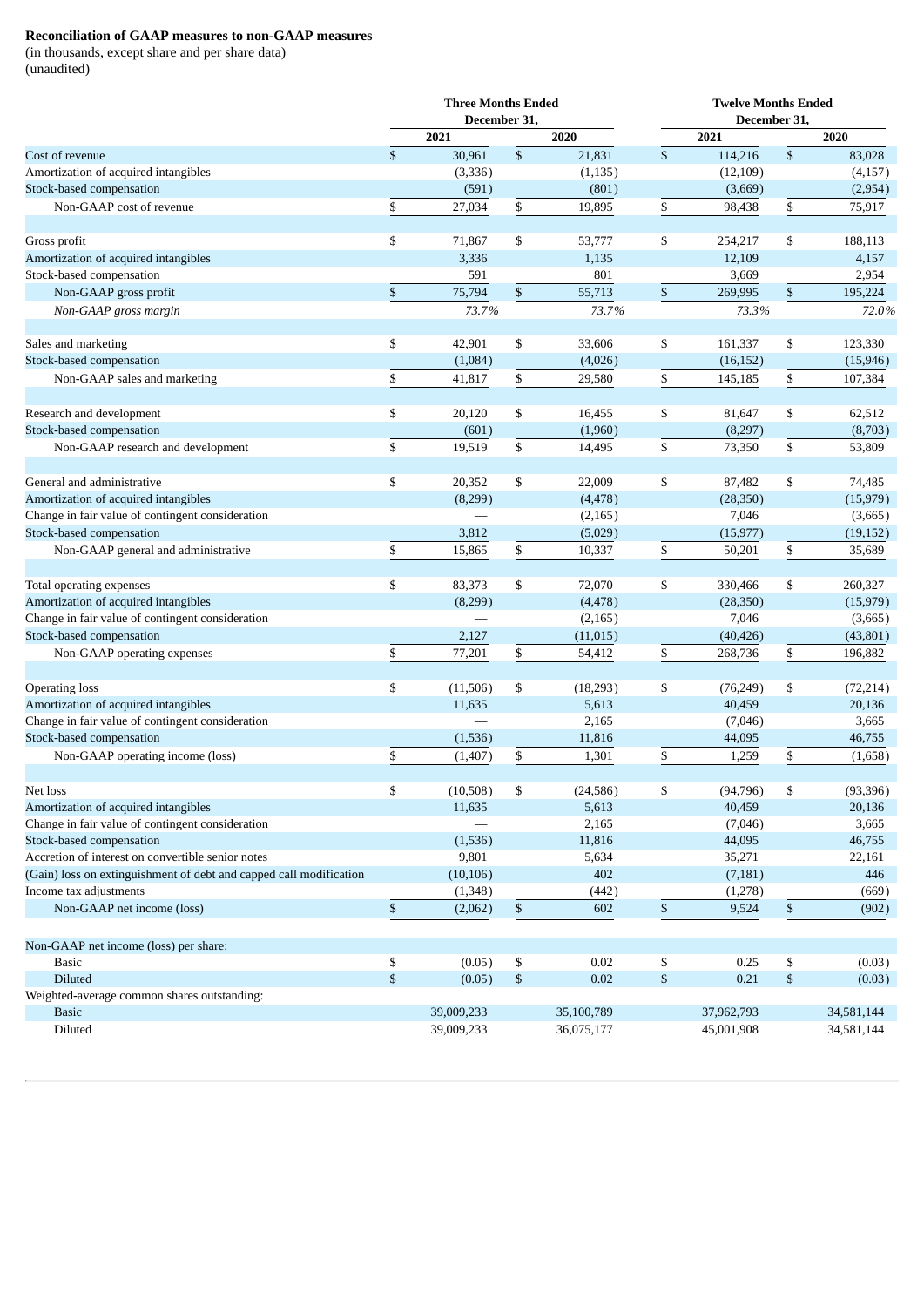# **Reconciliation of GAAP measures to non-GAAP measures (Continued)**

(in thousands)

(unaudited)

|                                                                    | <b>Three Months Ended</b><br>December 31, |           |              |           | <b>Twelve Months Ended</b><br>December 31, |           |              |           |  |
|--------------------------------------------------------------------|-------------------------------------------|-----------|--------------|-----------|--------------------------------------------|-----------|--------------|-----------|--|
|                                                                    |                                           | 2021      |              | 2020      |                                            | 2021      |              | 2020      |  |
| Net loss                                                           | S                                         | (10,508)  |              | (24, 586) |                                            | (94,796)  | $\mathbb{S}$ | (93,396)  |  |
| Interest and investment expense, net                               |                                           | 9,868     |              | 6,015     |                                            | 35,559    |              | 22,082    |  |
| Benefit from income taxes                                          |                                           | (2,234)   |              | (335)     |                                            | (12,579)  |              | (2,267)   |  |
| Depreciation and amortization                                      |                                           | 15,088    |              | 8,643     |                                            | 53,168    |              | 30,759    |  |
| <b>EBITDA</b>                                                      |                                           | 12,214    |              | (10, 263) |                                            | (18, 648) |              | (42, 822) |  |
| (Gain) loss on extinguishment of debt and capped call modification |                                           | (10, 106) |              | 402       |                                            | (7, 181)  |              | 446       |  |
| Change in fair value of contingent consideration                   |                                           |           |              | 2,165     |                                            | (7,046)   |              | 3,665     |  |
| Stock-based compensation                                           |                                           | (1,536)   |              | 11,816    |                                            | 44,095    |              | 46,755    |  |
| Adjusted EBITDA                                                    |                                           | 572       |              | 4,120     |                                            | 11,220    |              | 8,044     |  |
| Net cash provided by operating activities                          | \$                                        | 10,212    | $\mathbb{S}$ | 19,399    | \$                                         | 22,193    | $\mathbb{S}$ | 15,803    |  |
| Capital expenditures                                               |                                           | (885)     |              | (1, 135)  |                                            | (5,055)   |              | (3,257)   |  |
| Capitalized software development costs                             |                                           | (5,818)   |              | (2,355)   |                                            | (14, 697) |              | (9,651)   |  |
| Free cash flow                                                     |                                           | 3,509     |              | 15,909    |                                            | 2,441     | \$           | 2,895     |  |

#### **Remaining Performance Obligations as of December 31, 2021**

(in millions)

|                                  |                                          |                           | <b>Remaining Performance Obligations</b> |
|----------------------------------|------------------------------------------|---------------------------|------------------------------------------|
|                                  | <b>Remaining Performance Obligations</b> | <b>Next Twelve Months</b> |                                          |
| Subscription and other contracts |                                          | 425                       | 264                                      |
| Professional services contracts  |                                          |                           |                                          |

#### **Financial Outlook**

(in millions, except share and per share data)

|                                                   |              | <b>Three Months Ended</b><br>March 31, 2022 |              |                 |    | <b>Year Ended</b><br><b>December 31, 2022</b> |                |                 |  |
|---------------------------------------------------|--------------|---------------------------------------------|--------------|-----------------|----|-----------------------------------------------|----------------|-----------------|--|
|                                                   |              |                                             |              |                 |    |                                               |                |                 |  |
|                                                   |              | <b>Low End</b>                              |              | <b>High End</b> |    | <b>Low End</b>                                |                | <b>High End</b> |  |
| Net loss                                          | \$           | (45.4)                                      | $\mathbb{S}$ | (45.0)          | \$ | (141.0)                                       | $\mathbb{S}$   | (139.0)         |  |
| Amortization of acquired intangibles              |              | 13.0                                        |              | 13.0            |    | 51.0                                          |                | 51.0            |  |
| Accretion of interest on convertible senior notes |              | 1.3                                         |              | 1.3             |    | 5.2                                           |                | 5.2             |  |
| Stock-based compensation                          |              | 24.0                                        |              | 24.0            |    | 95.0                                          |                | 95.0            |  |
| Non-GAAP net income (loss)                        | \$           | (7.1)                                       | \$           | (6.7)           | \$ | 10.2                                          | $\mathbb{S}$   | 12.2            |  |
| Weighted average common shares outstanding:       |              |                                             |              |                 |    |                                               |                |                 |  |
| Basic                                             |              | 39,400,000                                  |              | 39,400,000      |    | 39,700,000                                    |                | 39,700,000      |  |
| <b>Diluted</b>                                    |              | 39,400,000                                  |              | 39,400,000      |    | 47,000,000                                    |                | 47,000,000      |  |
| Net loss per share                                | $\mathbb{S}$ | (1.15)                                      | \$           | (1.14)          | \$ | (3.55)                                        | $\mathfrak{F}$ | (3.50)          |  |
| Non-GAAP net income (loss) per share              | \$           | (0.18)                                      | \$           | (0.17)          | \$ | 0.22                                          | \$             | 0.26            |  |
| Net loss                                          | \$           | (45.4)                                      | \$           | (45.0)          | \$ | (141.0)                                       | \$             | (139.0)         |  |
| Interest expense, net                             |              | 1.5                                         |              | 1.5             |    | 6.0                                           |                | 6.0             |  |
| Income taxes, net                                 |              | 1.0                                         |              | 1.0             |    | 6.0                                           |                | 6.0             |  |
| Depreciation and amortization                     |              | 17.0                                        |              | 17.0            |    | 67.0                                          |                | 67.0            |  |
| <b>EBITDA</b>                                     |              | (25.9)                                      |              | (25.5)          |    | (62.0)                                        |                | (60.0)          |  |
| Stock-based compensation                          |              | 24.0                                        |              | 24.0            |    | 95.0                                          |                | 95.0            |  |
| Adjusted EBITDA                                   | \$           | (1.9)                                       | \$           | (1.5)           | \$ | 33.0                                          | \$             | 35.0            |  |